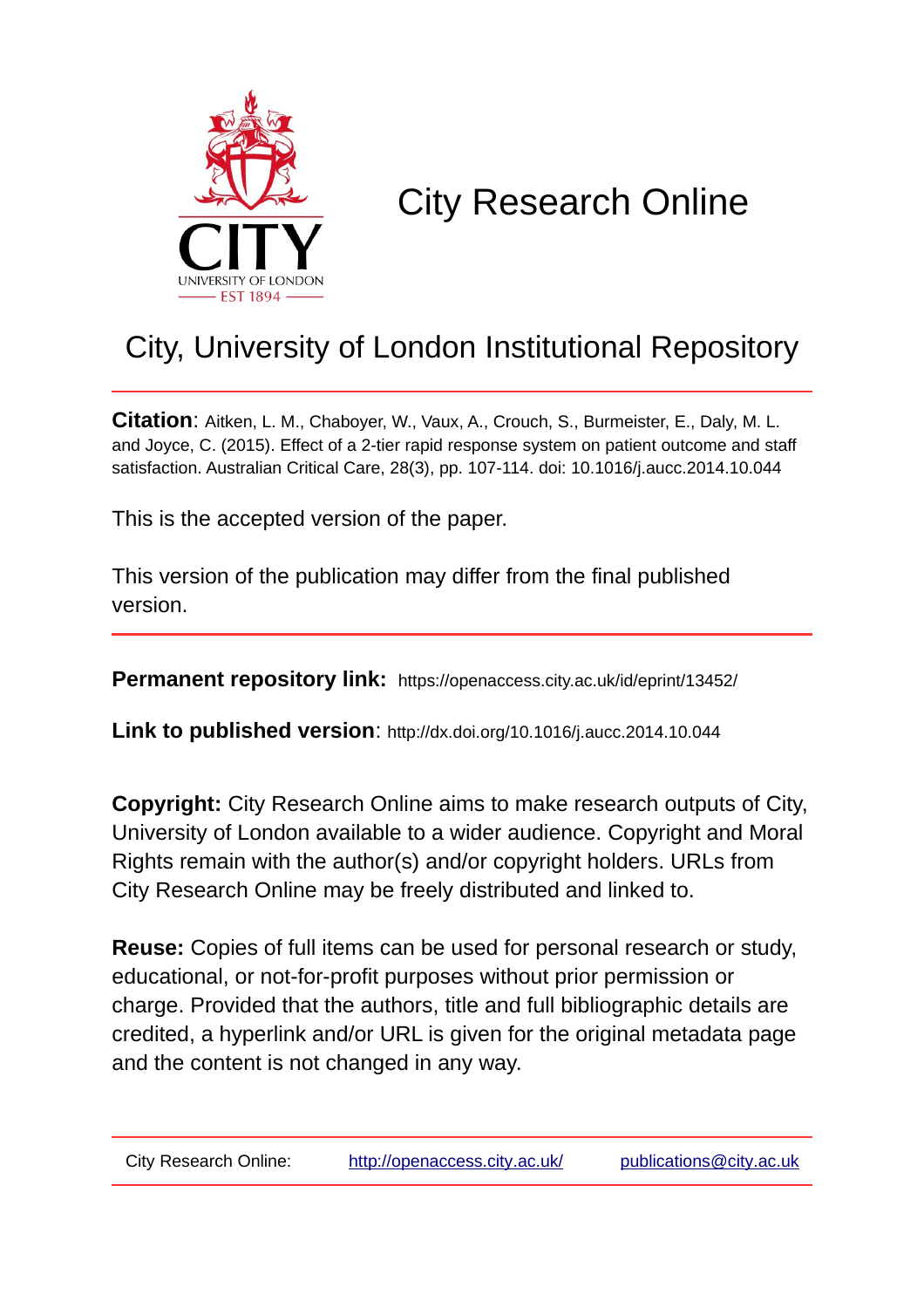#### **Title: Effect of a 2-Tier Rapid Response System on patient outcome and staff satisfaction**

Leanne M Aitken, RN, PhD, FAAN, FACN, FACCCN Professor of Critical Care Nursing, Princess Alexandra Hospital & Griffith University, Brisbane, Australia AND Professor of Nursing, School of Health Sciences, City University London, United Kingdom Contact details: Nursing Practice Development Unit Princess Alexandra Hospital Ipswich Road Woolloongabba QLD 4102 Australia Ph. +61 7 3176 7256 Fax. +61 7 3176 7356 Email. l.aitken@griffith.edu.au

Wendy Chaboyer, RN, PhD Professor and Director NHMRC Centre of Research Excellence in Nursing, Research Centre for Clinical and Community Practice Innovation, Griffith Health Institute, Griffith University Gold Coast Campus

Amanda Vaux, RN, GCert CC Nursing, MAP(CritCare) Clinical Nurse Consultant, ICU Outreach Service, Princess Alexandra Hospital, Brisbane

Shannon Crouch, RN, MN Clinical Nurse Consultant, ICU Outreach Service, Princess Alexandra Hospital, Brisbane

Elizabeth Burmeister, RN, BN, MSc. Nurse Researcher, Princess Alexandra Hospital and Centre for Health Practice Innovation, Griffith Health Institute, Griffith University.

Michael Daly, MB BCH, BAO(NUI), Dip RANZCOG, MBA, FRACMA Executive Director, Clinical Governance, Metro South Health, Brisbane

Chris Joyce, MB, ChB, PhD, FANZCA, FCICM Director of Intensive Care, Princess Alexandra Hospital; Associate Professor, School of Medicine, University of Queensland, Brisbane

#### **FUNDING**

This evaluation was funded by the Princess Alexandra Hospital Private Practice Trust Fund.

#### **CONFLICTS OF INTERESTS**

None

#### **ACKNOWLEDGEMENTS**

The authors wish to acknowledge Anne-Marie Kelly, Kelly Bures, Michelle Padget and Lisa Tewhatu

for assistance with data collection for this project.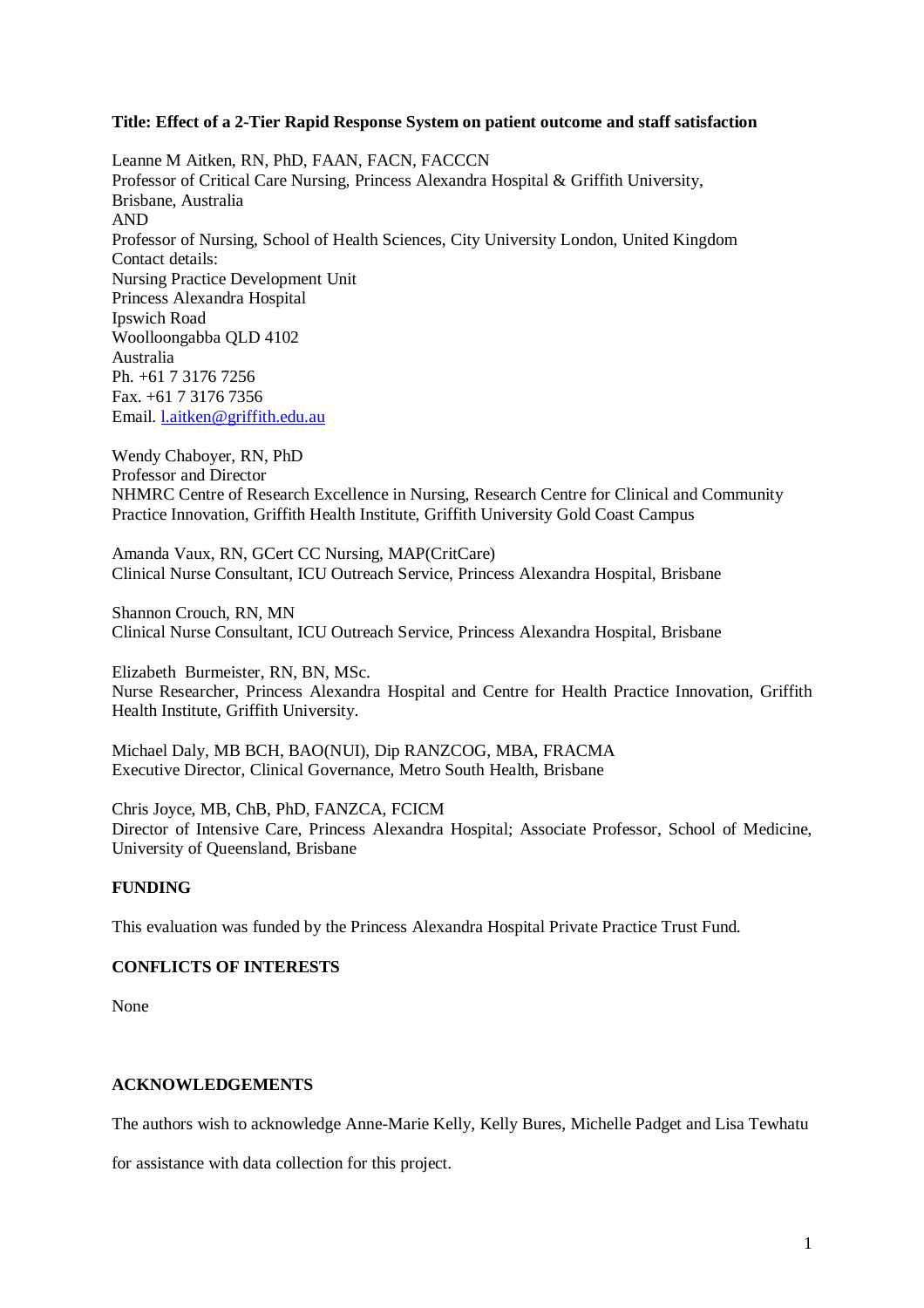#### **STATEMENT OF AUTHORSHIP**

Conception/design of the work: All authors Acquisition, analysis, or interpretation of data for the work: All authors Drafting the article or revising it critically for important intellectual content: All authors Final approval of the version to be submitted: All authors Agreement to be accountable for all aspects of the work in ensuring that questions related to the accuracy or integrity of any part of the work are appropriately investigated and resolved: All authors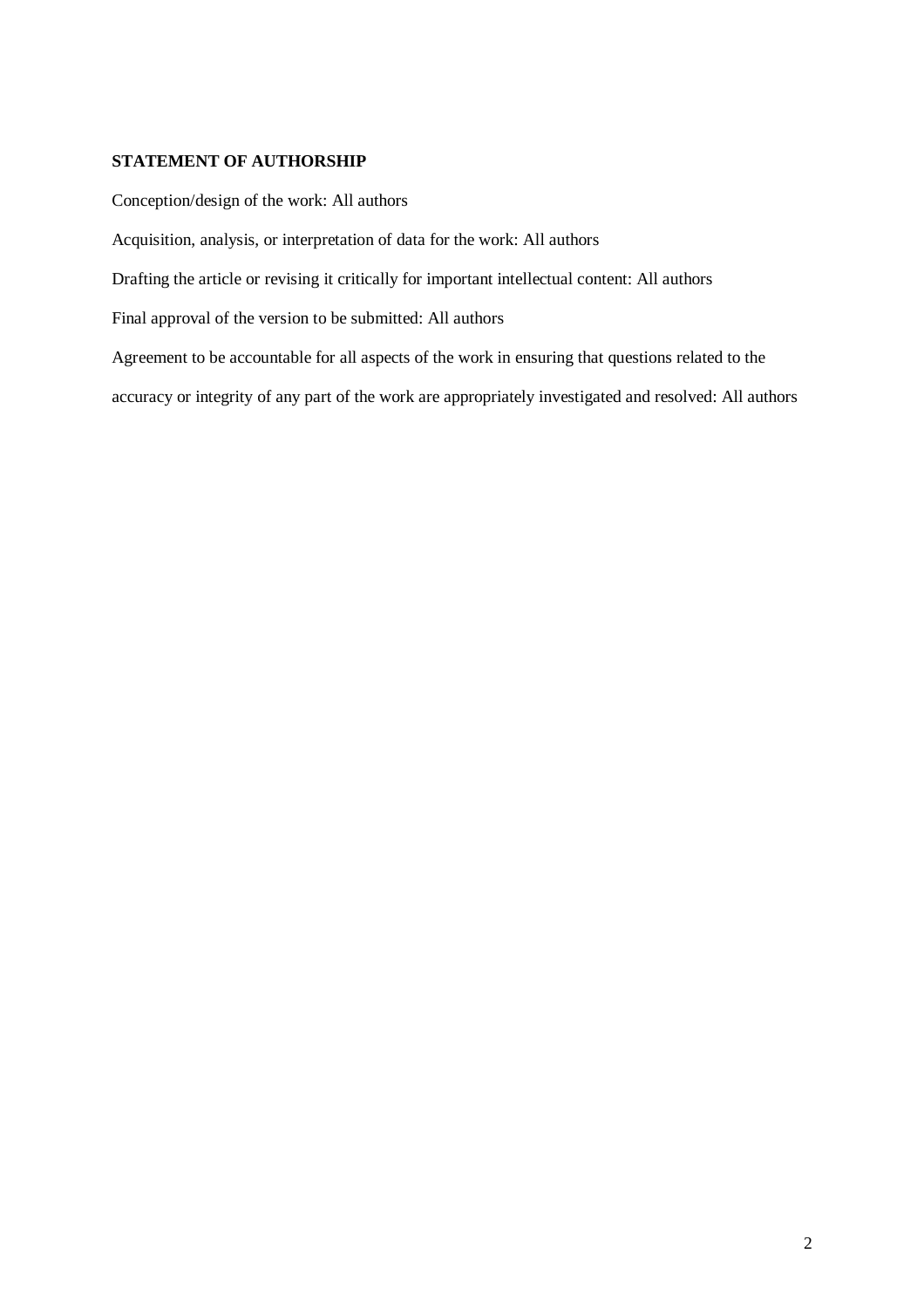#### **ABSTRACT**

#### **Background**

Rapid response systems (RRS) have been recommended as a strategy to prevent and treat deterioration in acute care patients. Questions regarding the most effective characteristics of RRS and strategies for implementing these systems remain.

#### **Aims**

The aims of this study were to (i) describe the structures and processes used to implement a 2-tier RRS, (ii) determine the comparative prevalence of deteriorating patients and incidence of unplanned intensive care unit (ICU) admission and cardiac arrest prior to and after implementation of the RRS, and (iii) determine clinician satisfaction with the RRS.

#### **Method**

A quasi-experimental pre-test, post-test design was used to assess patient related outcomes and clinician satisfaction prior to and after implementation of a 2-tier RRS in a tertiary metropolitan hospital. Primary components of the RRS included an ICU Outreach Nurse and a Rapid Response Team. Prevalence of deteriorating patients was assessed through a point prevalence assessment and chart audit. Incidence of unplanned admission to ICU and cardiac arrests were accessed from routine hospital databases. Clinician satisfaction was measured through surveys.

#### **Results**

Prevalence of patients who met medical emergency call criteria without current treatment reduced from 3% prior to RRS implementation to 1% after implementation; a similar reduction from 9% to 3% was identified on chart review. The number of unplanned admissions to ICU increased slightly from 17.4/month prior to RRS implementation to  $18.1$ /month after implementation (p=0.45) while cardiac arrests reduced slightly from 7.5/month to 5.6/month (p=0.22) but neither of these changes were statistically significant. Staff satisfaction with the RRS was generally high.

#### **Conclusion**

The 2-tier RRS was accessed by staff to assist with care of deteriorating patients in a large, tertiary hospital. High levels of satisfaction have been reported by clinical staff.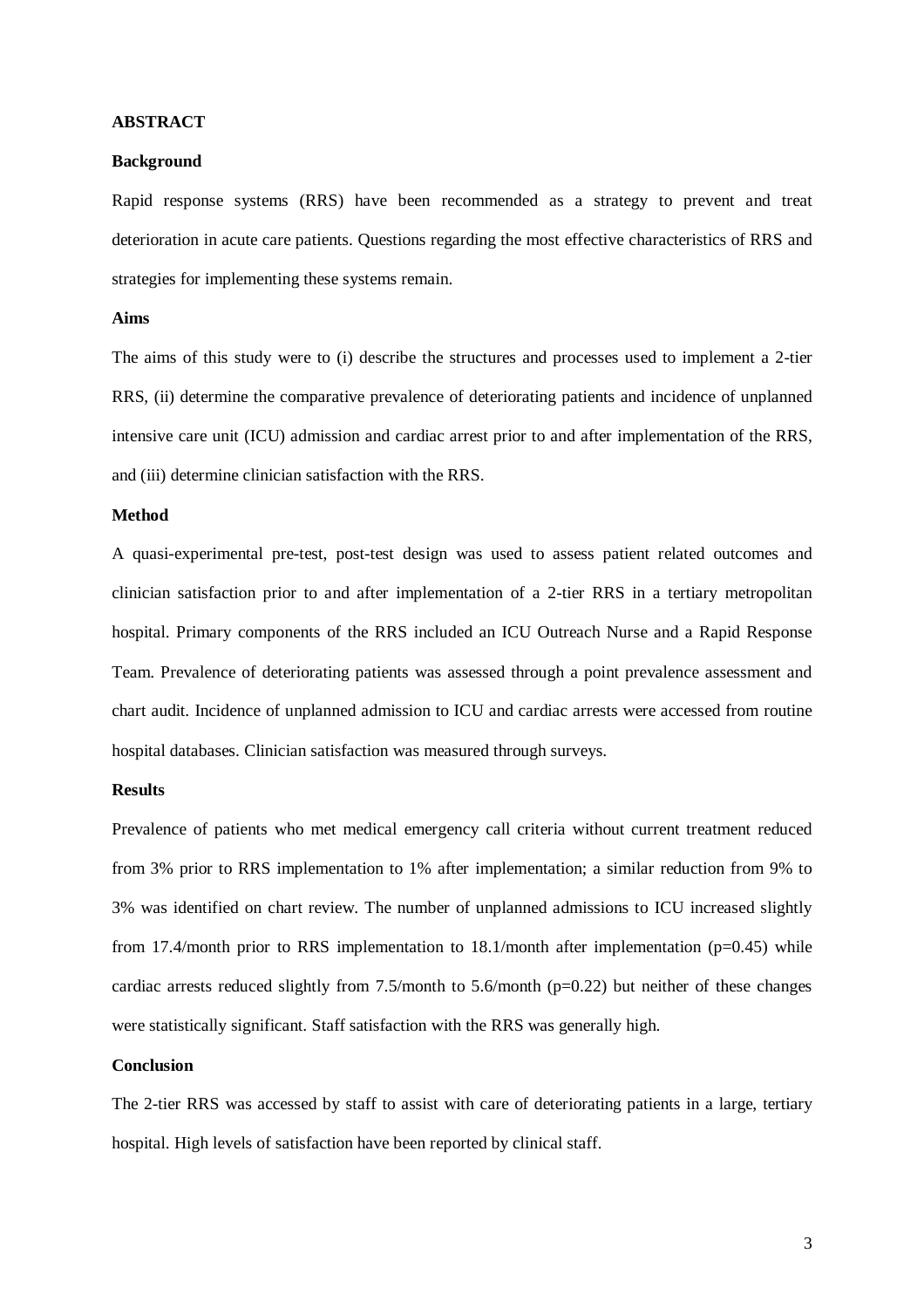## **KEYWORDS**

Critical Care, Nurses' role, Rapid Response System, ICU Outreach, Intensive Care Unit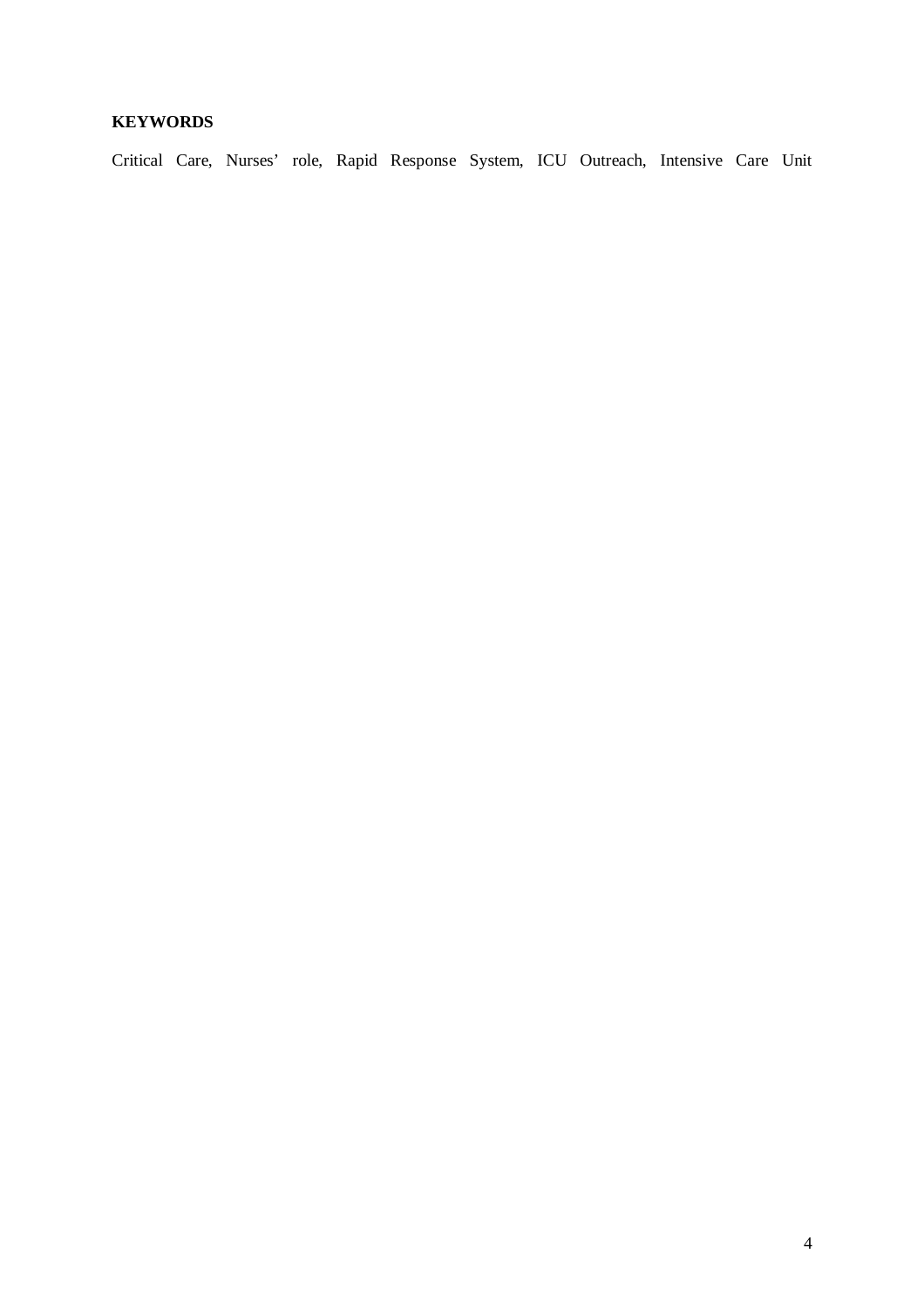#### **INTRODUCTION**

Rapid response system (RRS) development has been driven by the knowledge that critical deterioration in patients is often preceded by measurable signs of physiological deterioration for many hours prior to that event.<sup>1</sup> Early identification of this deterioration, with implementation of appropriate treatment, has the potential to improve patient outcomes. Yet, hospitals struggle to ensure that RRS are both implemented and activated appropriately.

RRS are conceptualised as having an afferent and efferent arm, both of which are multifaceted.<sup>1, 2</sup> The afferent arm focuses on detecting deterioration and consists of tools such as the modified early warning score<sup>3</sup> and the medical emergency calling criteria.<sup>4</sup> The efferent arm encompasses response strategies such as Intensive Care Unit (ICU) outreach nurses, sometimes called ICU Liaison Nurses <sup>5</sup> and Rapid Response Teams (RRT), also called medical emergency teams (MET). Many single centre, before-and-after studies have suggested that implementing a RRS improves patient morbidity and mortality,<sup>6</sup> although the results of reviews to identify the effects of both afferent and efferent interventions have been mixed.<sup>2</sup> These conflicting results are likely related to the difficulties in conducting high quality studies such as randomised controlled trials of health system interventions as well as heterogeneity of the implementation strategies used.

Despite these inconsistencies, many agree that early intervention makes 'sense' and widespread recommendations for the implementation of RRS in acute care hospitals have been made.<sup>7, 8</sup> Ouestions around the most effective characteristics of RRS and methods for implementing these systems remain. There are variations in characteristics such as activation criteria, membership of the RRT and funding for RRS activities.<sup>9-11</sup> An additional question includes whether RRT should act separate from, or as an extension of any 'code' (cardiac arrest) team that exists.<sup>12, 13</sup> Recent literature has suggested RRS models that incorporate both afferent and efferent strategies provide benefit over single purpose systems. $1, 4$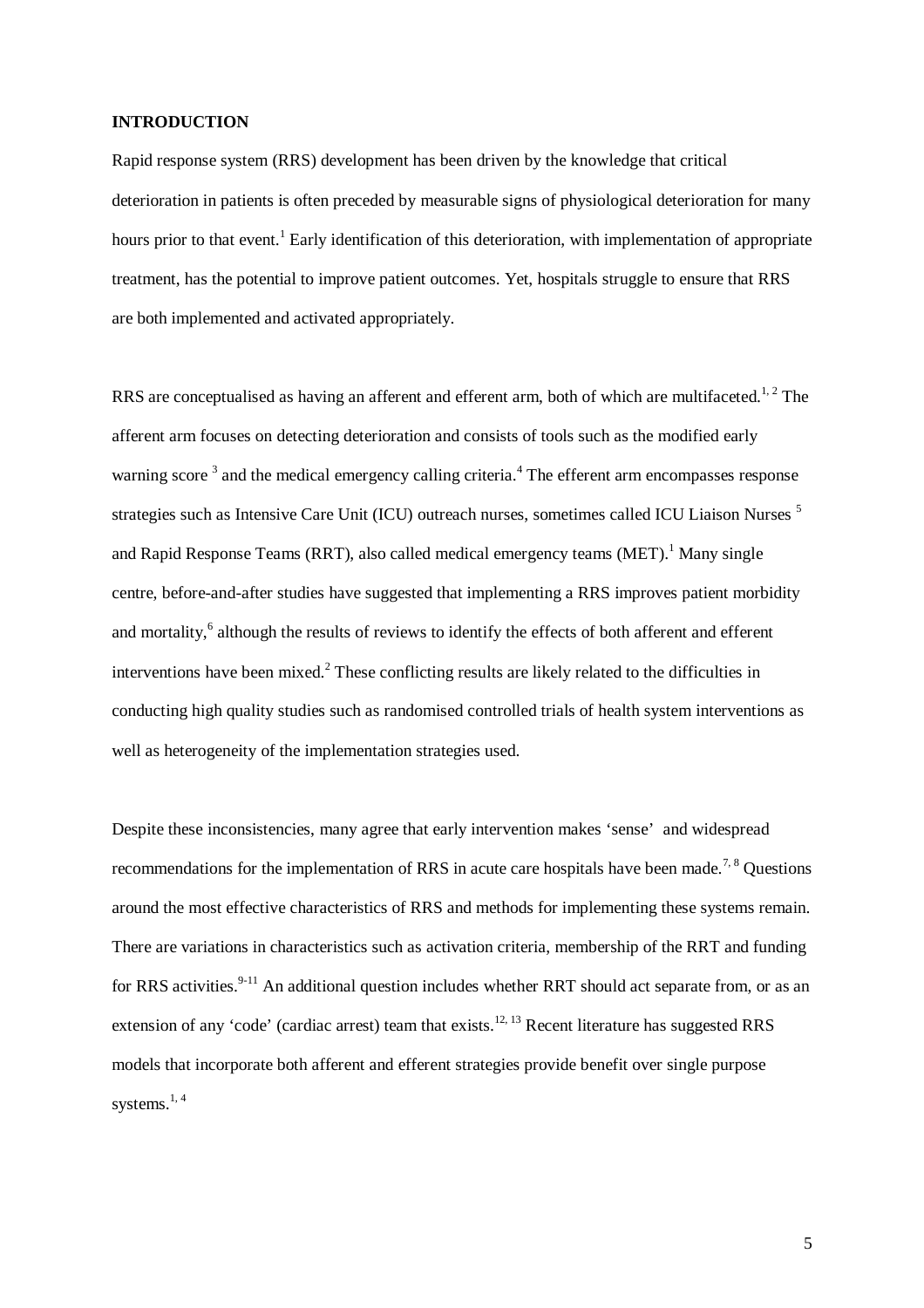Despite widespread support for RRS, there has been little documentation and analysis of the strategies used to implement, sustain or evaluate these systems.<sup>14, 15</sup> Use of RRS remains inconsistent and probably underutilised, and although reasons for lack of activation are not entirely clear,<sup>2, 16</sup> some beginning understanding of relevant factors is available.<sup>17</sup> Given this beginning knowledge, the recommendations made by the Australian Commission on Safety and Quality in Healthcare for all healthcare facilities to have systems in place to recognise and respond to clinical deterioration<sup>7</sup> and anecdotal evidence to suggest the current local system did not meet all clinical needs, a revised 2-tier RRS was planned. The two tiers of this system were to consist of an ICU Outreach Nurse service and a RRT, with the aim of enabling easy and rapic escalation of care for patients who condition was deteriorating.<sup>7</sup> A system that takes account of the structures that exist within the surrounding organisation, supports effective processes of care, is perceived as being easy and relevant to use and produces a high level of outcomes is essential to achieve intended goals.<sup>18</sup> The aims of this present study were therefore to (i) describe the structures and processes used to implement a 2-tier RRS, (ii) determine the success of the 2-tier RRS using patient-centred outcomes and (iii) to determine clinician satisfaction with the 2-tier RRS.

#### **METHOD**

A quasi-experimental, pre-test post-test design was used to assess the impact of a new 2-tier RRS within the Princess Alexandra Hospital (PAH) in Brisbane, Australia on the:

1) Prevalence of deteriorating patients;

2) Incidence of unplanned admissions to ICU from the hospital wards and cardiac arrests (excluding ICU and Emergency Department [ED] arrests); and

4) Staff satisfaction with the new service.

The PAH is a 750 bed tertiary hospital that caters to most specialties except maternity and paediatrics.

#### **Pre-implementation RRS practice**

Prior to implementation of the new service, if hospital staff were concerned about the condition of a patient and unable to access assistance from the relevant medical team they requested assistance from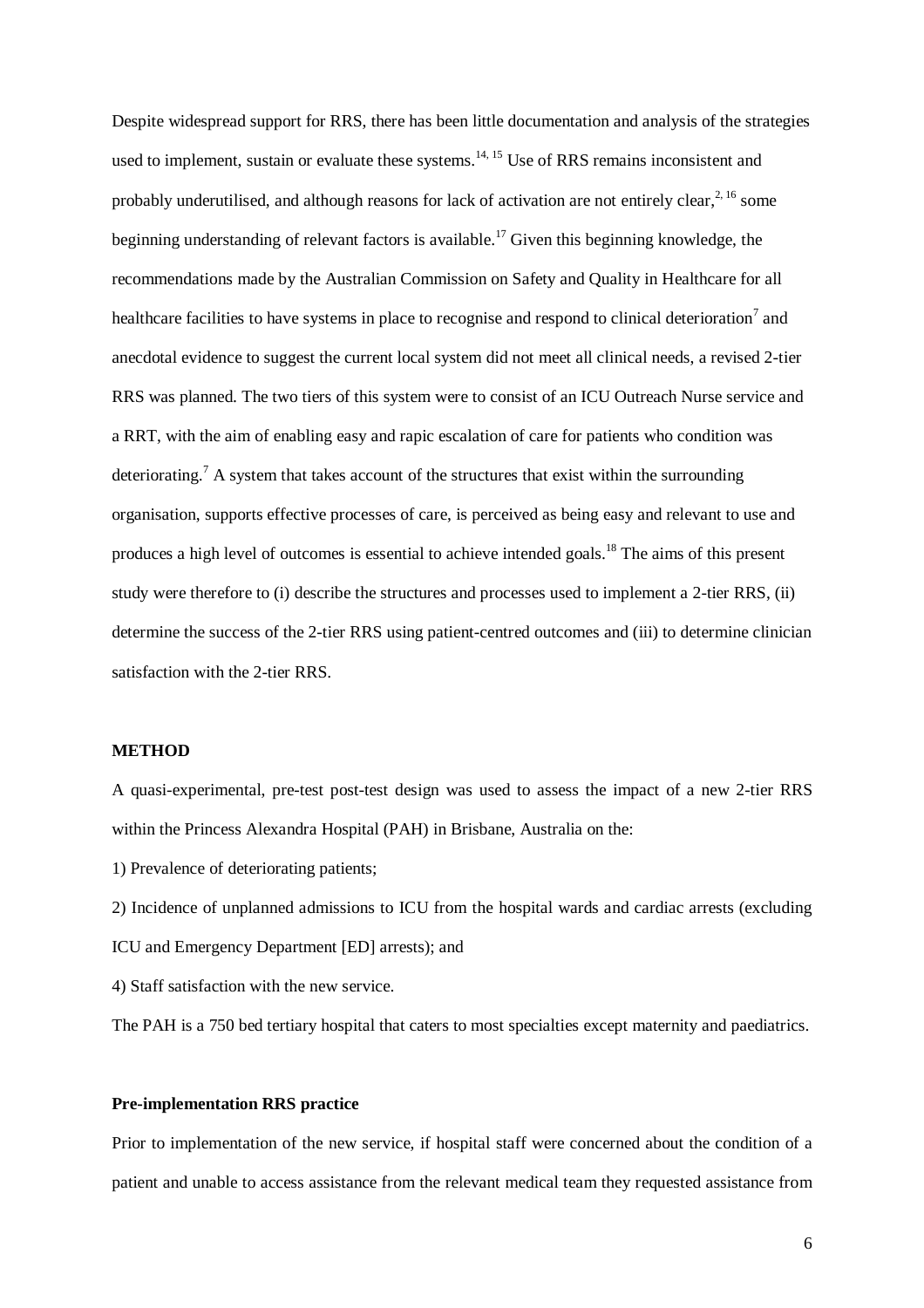a Medical Registrar based on Medical Emergency Call (MEC) criteria consistent with those used internationally for RRS (i.e. abnormal blood pressure, heart rate, respiratory rate or conscious level, low oxygen saturation, threatened airway, ongoing seizures, significant blood loss or any other clinical condition causing concern to the staff). If a patient deteriorated further definitive assistance was available from a Cardiac Arrest team. Both of these strategies to access help were managed via a phone call to the hospital switchboard who paged the relevant clinical staff.

#### **RRS Interventions**

The 2-tier RRS implemented during this study consisted of:

- 1. Intensive Care Unit Outreach Nurse (ICUON) senior ICU nursing staff available to assist with stabilisation and care of deteriorating patients
- 2. Rapid Response Team (RRT) multi-disciplinary team that replaced the previous MEC system and Cardiac Arrest team to manage medical emergencies.

Any clinical staff member throughout the hospital was able to activate either tier of the RRS by phone 24/7. Activation of the ICUON was achieved by direct phone call or via the hospital switchboard who transferred the call to the ICUON, while activation of the RRT was achieved via the hospital switchboard who paged the relevant team members. MEC criteria did not change with implementation of the new system and included changes in airway, breathing, circulation, neurology and other factors. Staff could make a decision to call either the ICUON or the RRT – in practice they called the RRT if a patient met the specific physiological alert criteria, but called the ICUON for general concern prior to a patient meeting any specific physiological alert criteria. Patients who had been reviewed by the ICUON or RRT or discharged from the ICU received daily review by the ICUON until they were considered stable.

The ICUON provided a dedicated service from 0700 – 2300; overnight the service consisted of an ICU nurse allocated reduced patient load to allow them to provide the outreach service. The RRT was a single team that responded to both deteriorating patients and cardio/respiratory arrests and included a Medical Registrar and Resident, ICU Junior Registrar, ICUON, Coronary Care Unit (CCU) or ED nurse, Resuscitation Coordinator and Operational Officers from 0800 – 1700 (in hours). After hours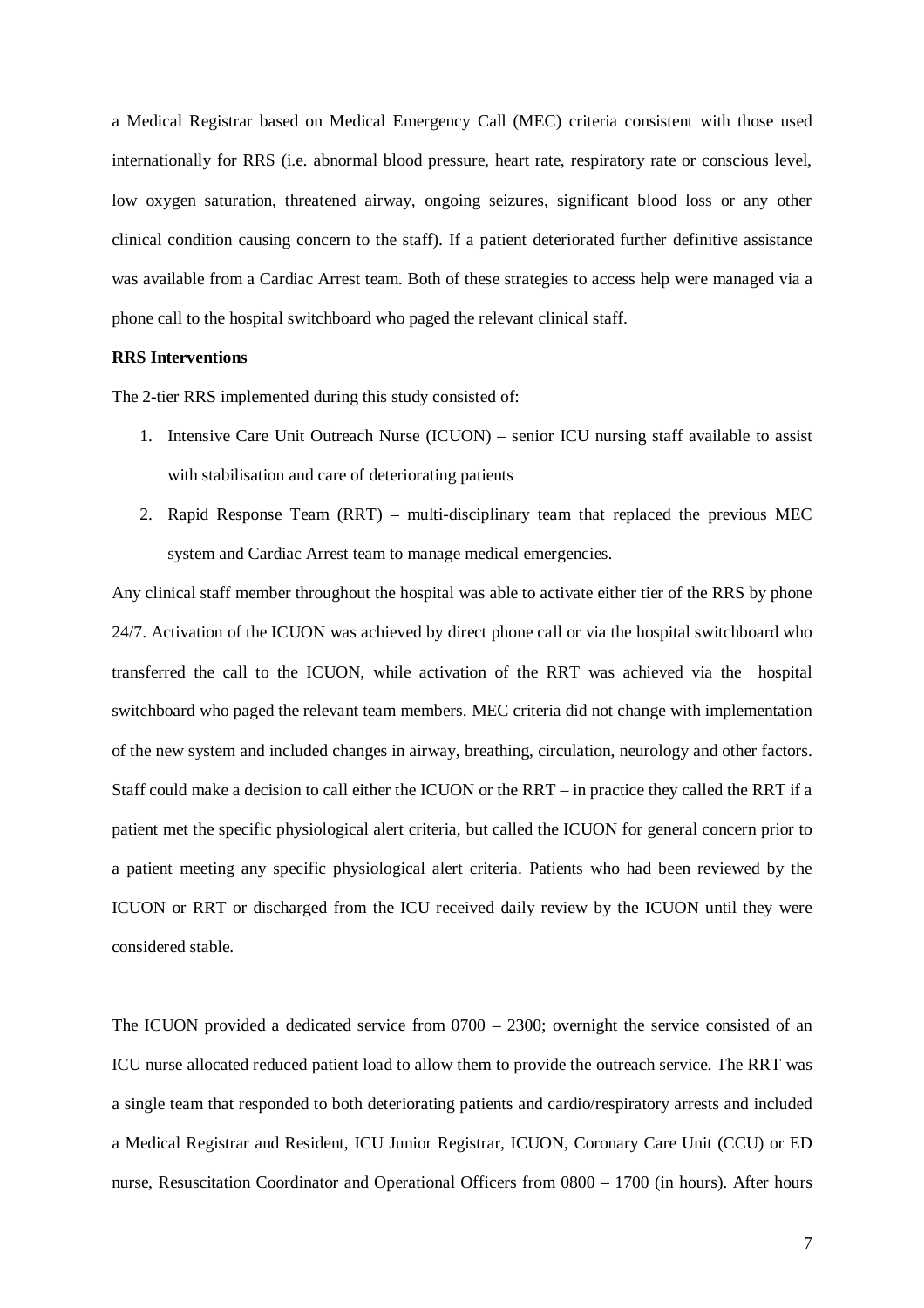the team included the afterhours Medical Resident, ICU Junior Registrar, ICUON and a CCU or ED nurse. When a RRT was called the treating team Registrar and Resident were also notified during hours.

#### **Implementation strategies**

Prior to introduction of the 2-tier RRS for the management of deteriorating patients a number of structural and process strategies were implemented to facilitate this change and optimise use and potential success of the service. Activities were multidimensional and included 1) Preparation, 2) Policy and documentation, and 3) Education. Preparation included development of a project plan that documented the proposed service and its evaluation and meetings with stakeholder groups were held. The ICUON positions were advertised, appointments made and physical resources were organised. Policy and documentation activities included revision of all emergency policies, training manuals and related documentation. An extensive in-servicing program, with tailored sessions for various stakeholder groups such as CCU, ED and general ward nurses, consultants, registrars, etc was delivered. Resources including posters, RRT calling criteria lanyards and computer screensavers were developed to promote the new service. The RRS was implemented in October 2009.

#### **Outcome measures**

#### *Prevalence of deteriorating patients*

The prevalence of deteriorating patients was assessed through both a point prevalence assessment and chart audit. All patients on six randomly selected wards were assessed against the MEC criteria by a team of critical care nurses during a point prevalence assessment on one day prior to, and 8 months following, implementation of the RRS. The team of four critical care nurses entered each ward and assessed each patient against the MEC criteria. For each patient who met the MEC criteria the health record was reviewed and nursing staff consulted to determine if treatment was currently being administered to address the element of deterioration.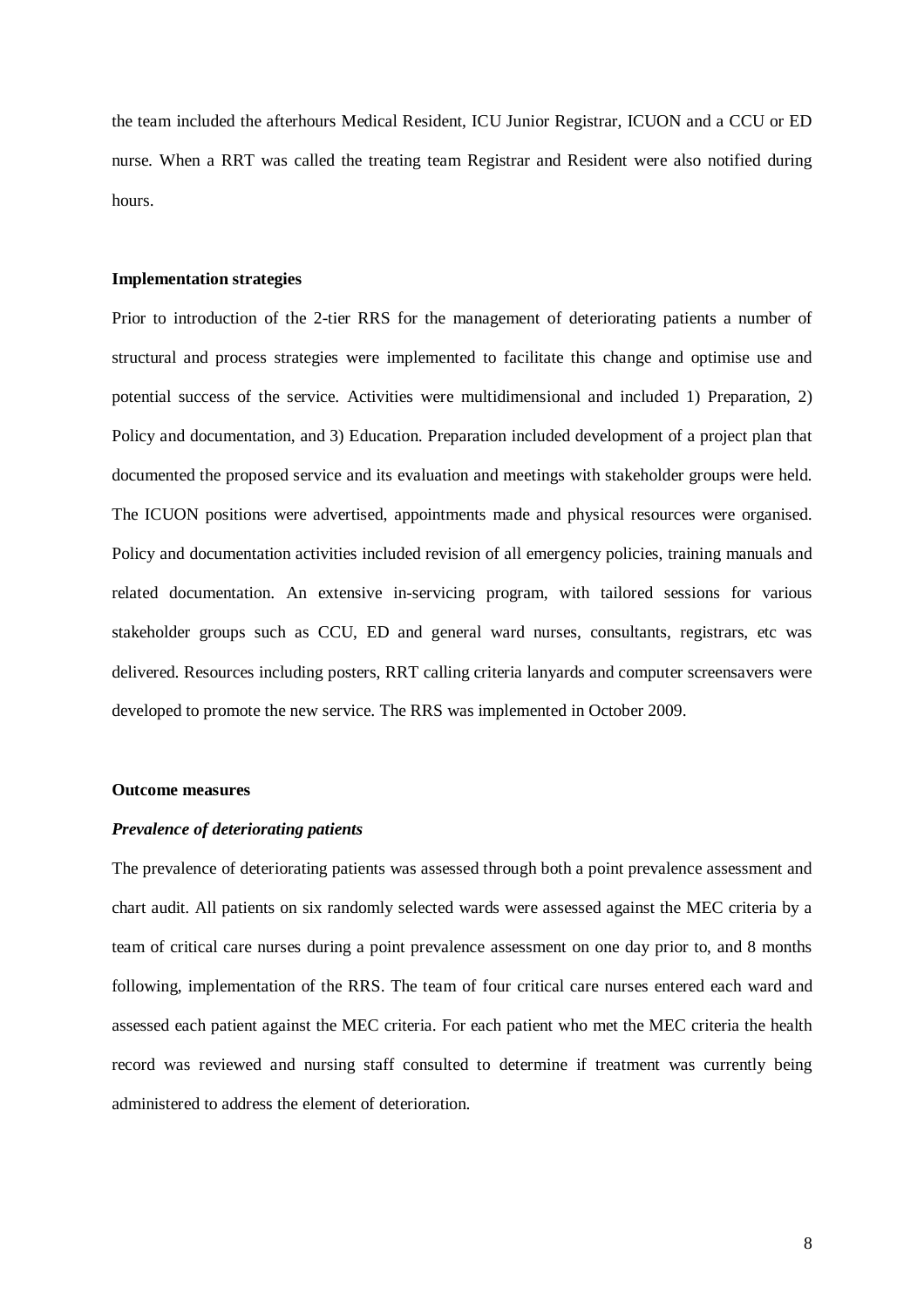The point prevalence assessment was followed by a chart review of patients from all wards throughout the hospital where it was expected that use of the ICUON and RRT was likely (i.e. all patients on acute medical, surgical and cancer division wards on the predetermined dates of the chart review were eligible for random selection to be included in the chart review). The sample size for the chart review was determined as being twice the number of patients present in the wards for point prevalence assessment and post hoc analysis indicated a power of 0.8 for this sample of patients who met criteria and were not currently receiving treatment. Patients included:

- the same patients assessed during the point prevalence assessment
- randomly selected additional patients who were either inpatients on the day of the point prevalence assessment or on the following weekend.

Patient charts were reviewed for a 24 hour period. An experienced critical care nurse reviewed all relevant observation charts and notes to identify if there was any evidence of the patient meeting the MEC criteria as well as any evidence of current treatment targeted at correcting each element of deterioration.

#### *Incidence of unplanned admission to ICU and cardiac arrests*

Incidence data for this project were accessed electronically from hospital databases including the ICU patient database and the cardiac arrest database. Unplanned ICU admission data (excluding ED) and cardiac arrest data (excluding ED and ICU and patients who were not for active resuscitation) were collected for 20 months prior (January 2008 – August 2009) and 48 months after (November 2009 – October 2013) implementation of the new RRS.

#### *Staff Satisfaction*

Two different surveys were used to measure staff satisfaction in relation to the components of the RRS. The first of these surveys (General Staff Survey) was available for all hospital staff to complete, while the second survey was targeted specifically to Medical Consultants. Both questionnaires were distributed using various mechanisms including all staff emails and manual distribution in relevant forums and department meetings.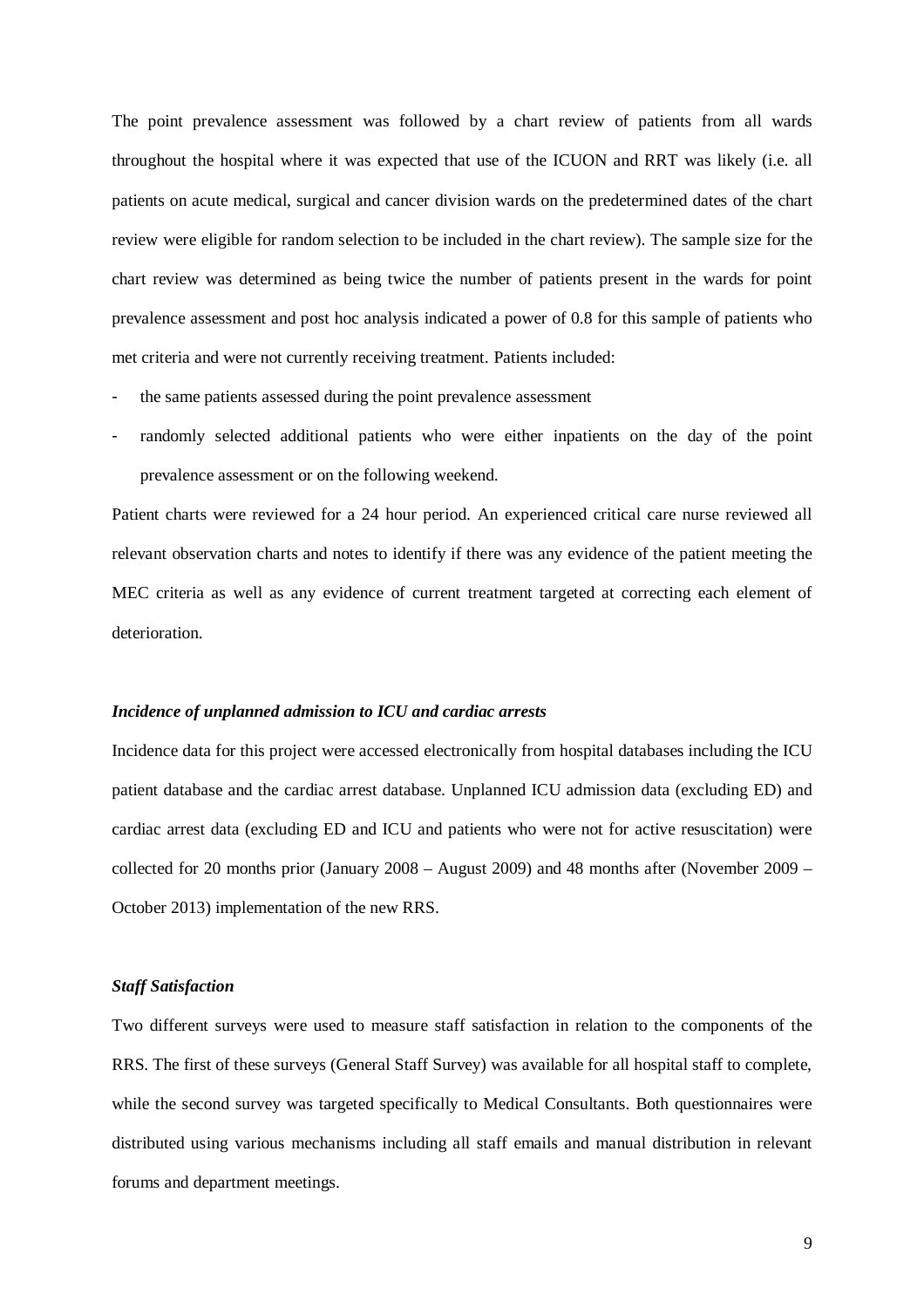The surveys were based on that reported by Metcalf and colleagues<sup>19</sup>, with additional items informed by issues raised in the literature<sup>20, 21</sup> and through local consultation. Open ended questions were included to allow staff to provide additional comments. The initial survey was piloted by a small group of clinicians, with changes made to item wording and grammar to clarify understanding.

#### **Data Analysis**

Descriptive statistics were used to summarise the number of patients who met the MEC criteria and staff satisfaction, as well as to identify the frequency of unplanned ICU admissions and cardiac arrests. Differences in the numbers of patients not receiving current related treatment identified by chart review pre and post intervention were tested using Chi-squared statistics. Differences in mean unplanned ICU admissions and cardiac arrests pre and post intervention were tested using two-sided Student t-tests. P<0.05 was considered significant for all analyses. Statistical process control charts were used to identify process change over time. Specifically, the count "c" charts were used to examine the Poisson distributed number of unplanned ICU admissions, the number of RRT calls, and the number of cardiac arrests. These charts included the central line or mean and the system upper (UCL) and lower (LCL) control limits, with limits set at three standard deviations (3 sigma) (95% confidence limits) from the mean central line. Accepted rules for stability were adopted to demonstrate process change. $^{22}$ 

#### **Ethical Considerations**

This study was approved by the Human Research Ethics Committees of the hospital and associated university. Consent for patient data was waived. All patient data were de-identified immediately following data collection and only group data used in presentation of results. Consent for staff satisfaction surveys was implied by voluntary return of the completed questionnaires.

#### **RESULTS**

*RRS usage*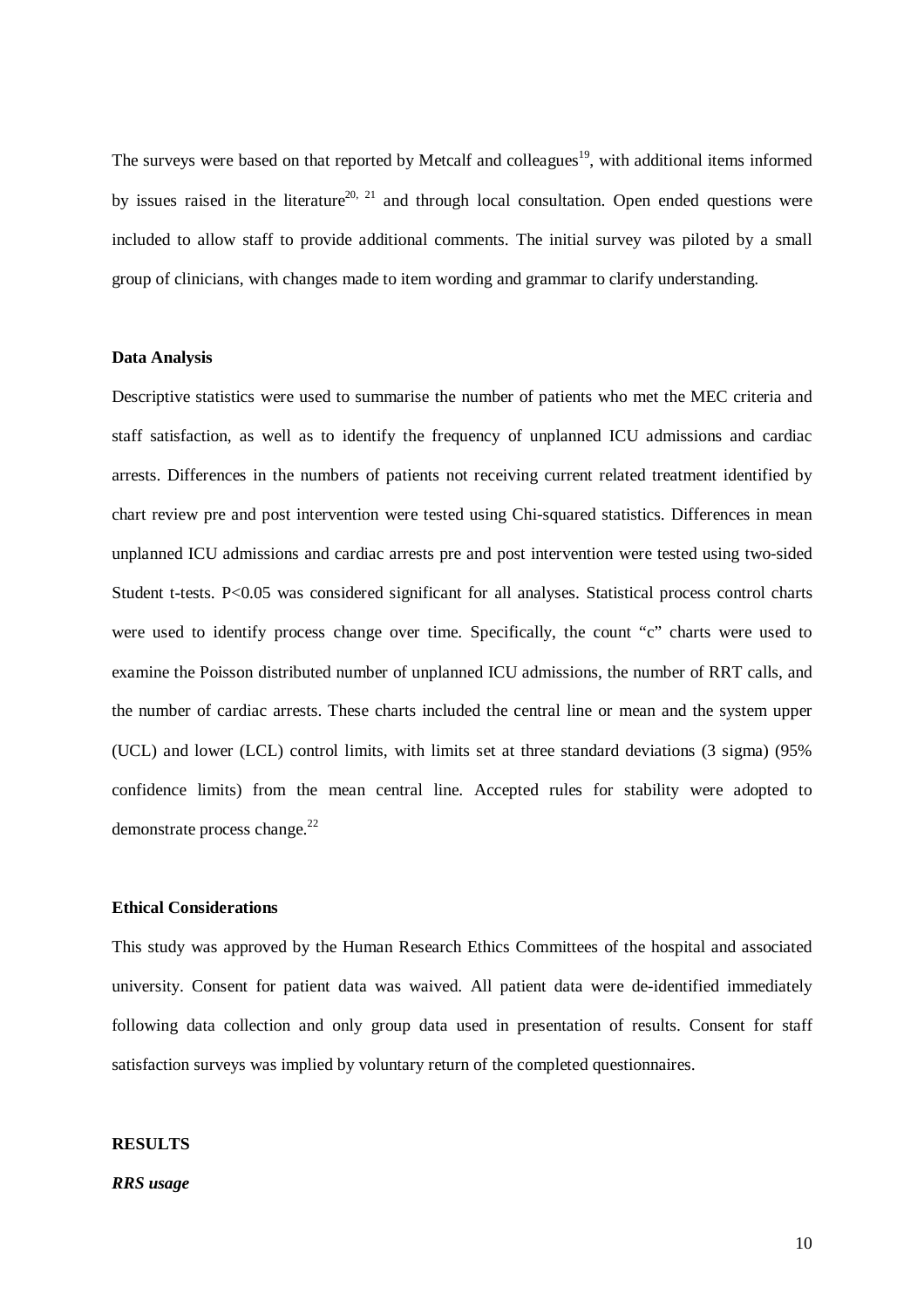Implementation of a new 2-tier RRS was associated with an increase in requests to escalate care for deteriorating patients. Prior to the change, 498 RRT and 86 cardiac arrest calls were received over a 12 month period. After the change to having 24/7 ICUON availability, with a RRT available when desired, the ICUON and RRT reviewed a total of 2030 patients in the first twelve months of operation (Table 1). These 2030 patients received multiple reviews including 5179 ICUON reviews and 1091 RRT and 75 cardiac arrest calls. This activity was evenly distributed throughout the 24 hour period and the days of the week, 24% of ICUON visits were during weekdays (Monday – Friday 0800 – 1700); 39% on mid-week nights (Monday – Thursday 1700 – 0800) and 37% over the weekend. The demand on the ICUON and RRT has trended up slightly throughout the following 36 months (Figure 1).

#### *Insert Table 1 about here*

*Insert Figure 1 about here*

#### *Prevalence of deteriorating patients*

Of the 112 patients reviewed during the pre-intervention point prevalence assessment, 6 (5%) met the MEC criteria; 3 of these patients were not receiving current related treatment. Of the 115 patients reviewed during the post-intervention point prevalence assessment, 6 (5%) met the MEC criteria with only 1 of these patients not receiving current related treatment.

Of the 237 patients assessed during the pre-intervention chart review 48 (20%) patients met the MEC criteria (Table 2); 22 these patients were not receiving current related treatment. Of the 232 patients assessed post-intervention 14 (6%) met the MEC criteria (Table 2); 8 of these patients were not receiving current related treatment; this was significantly less than those identified during the preintervention chart review (p=0.01).

#### *Insert Table 2 about here*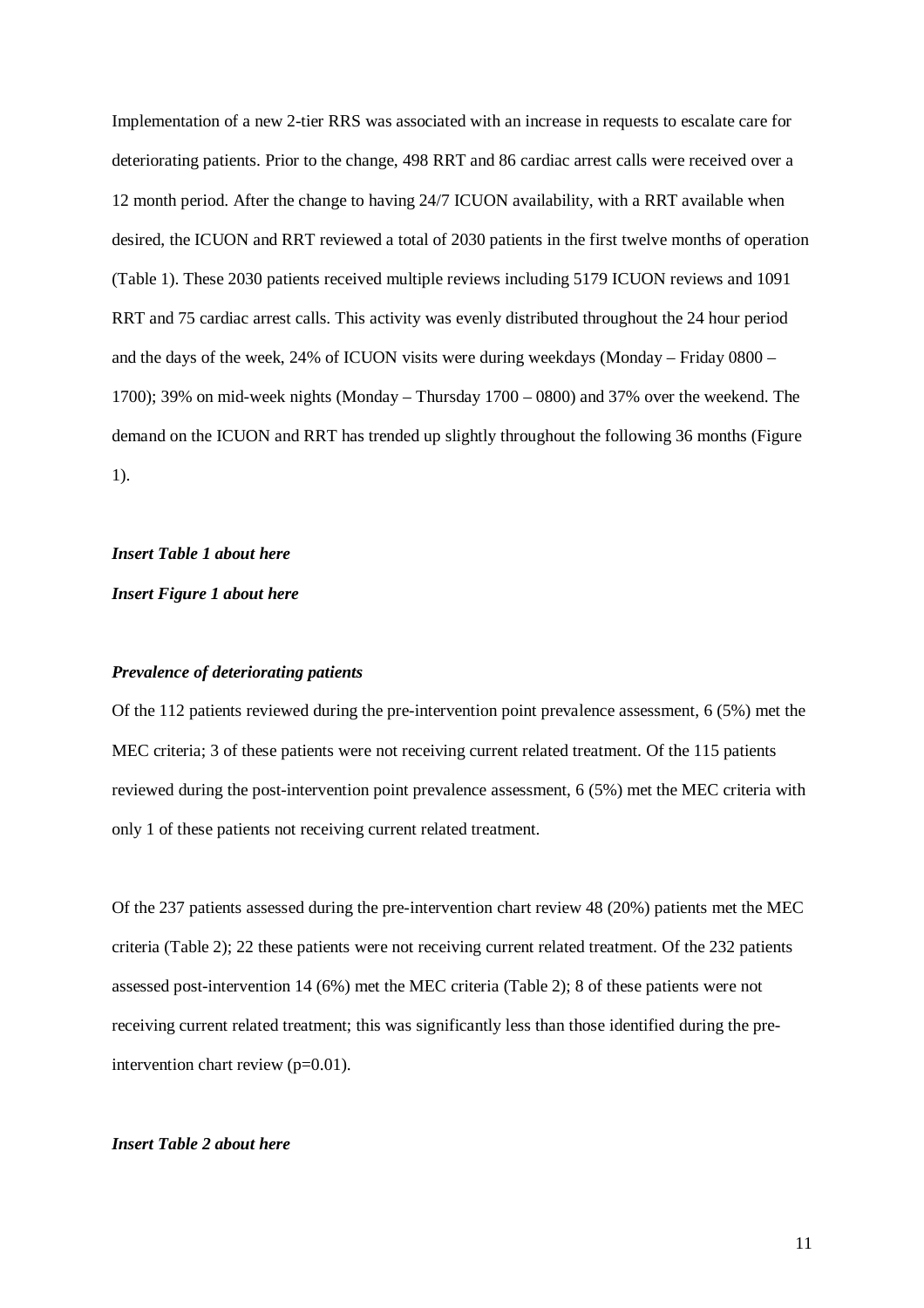Some patients met multiple criteria (Table 2) resulting in 64 occasions when the physiological alert criteria were activated during the pre-intervention period and 18 occasions during the postintervention period. Where a patient met the same physiological alert criterion on multiple occasions during the day one event was recorded.

#### *Incidence of unplanned admission to ICU and cardiac arrests*

A total of 1214 unplanned ICU admissions from the wards occurred during the 68 months of the study (excluding implementation in September-October 2009). There were 347 unplanned ICU admissions in 20 months pre-intervention (mean 17.4 /month) and 867 unplanned ICU admissions in 48 months post-intervention (mean 18.1/month). The monthly number of unplanned admissions to ICU increased slightly after implementation of the 2-tier RRS however this was not statistically significant ( $t = 0.76$ ,  $p=0.45$ ). The Shewhart c chart (Figure 2a) demonstrates that the average monthly unplanned admissions to ICU (the central line) also increased slightly during the post-implementation period. Wide variability was seen prior to implementation of the intervention; this wide variability continued in the first 6 months after implementation of the RRS, but appeared to be more controlled in the following 42 months. However these changes did not meet the criteria for process change indicating that the level of variability in the monthly rate of unplanned admissions to ICU did not improve throughout the study period.

#### *Insert Figure 2 about here*

A total of 465 patients had a cardiac arrest on the wards during the 68 months of the study (excluding implementation months). There was a decrease in the number of cardiac arrests from 151 (mean 7.6/month) pre-implementation to 314 (6.5/month) post-implementation of the RRS however this was not statistically significant ( $t=1.23$ ,  $p=0.22$ ). This lack of significant change in the rate of cardiac arrests can also be seen on the Shewhart c chart (Figure 2b) where monitoring has continued for a longer period of time. There was wide variability in the rate of cardiac arrests throughout both the pre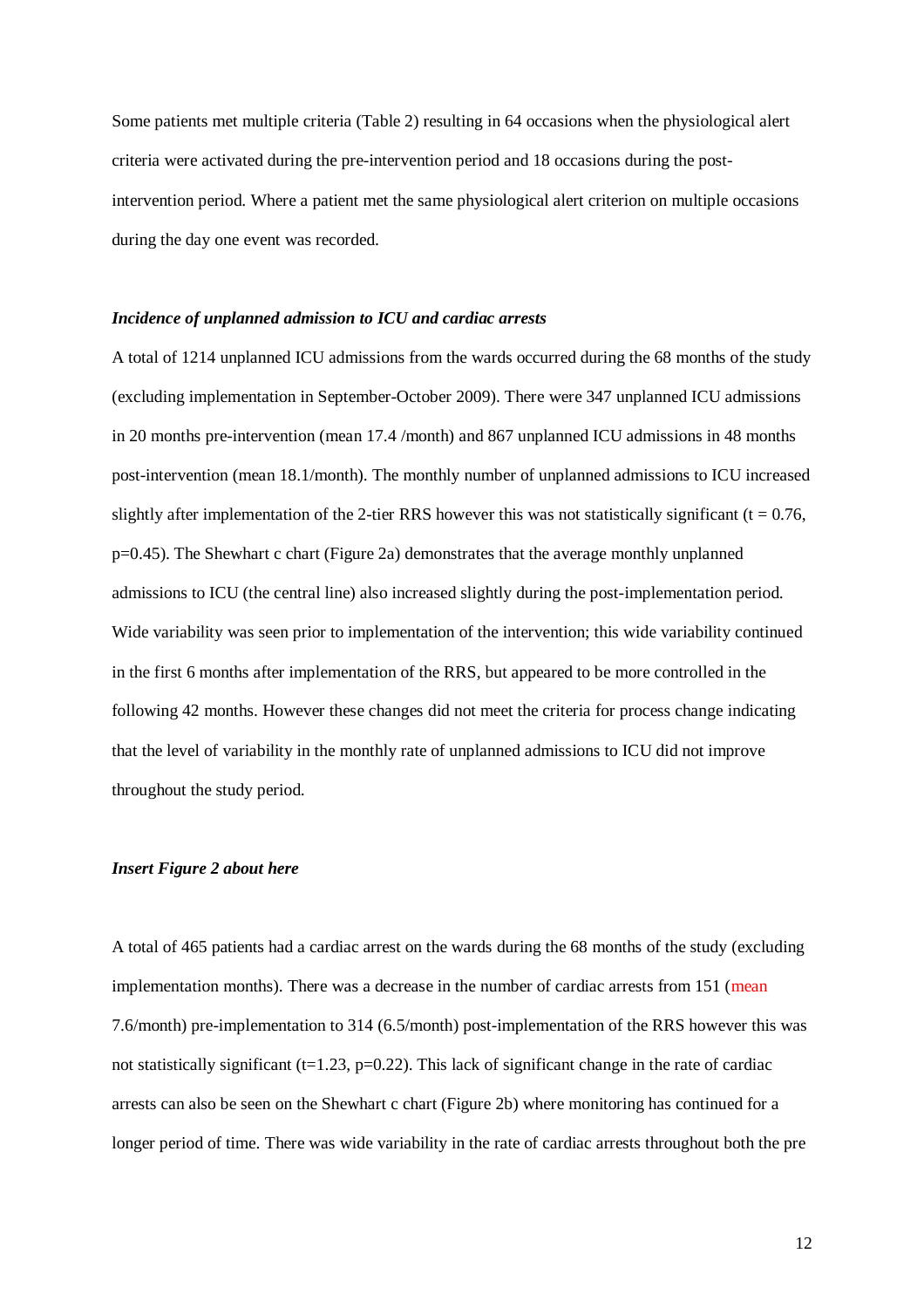and post-implementation periods, resulting in no criteria for process change being met and indicating that improved control or reduced variability was not achieved.

#### *Staff Satisfaction*

The General Staff Survey was completed by 192 respondents including 155 (81%) nurses and 35 (18%) medical officers (2 unknown respondents), while the second survey was completed by 51 Medical Consultants. A majority of the general staff respondents ( $n = 140$ ; 73%) had used the ICUON service and 121 (63%) had used the RRT. Fewer Medical Consultants had used either level of the service [15 (29%) and 21 (41%) respectively].

Satisfaction with both the ICUON and the RRT was universally high for general staff, although was somewhat lower for Medical Consultants (Table 3). Medical Consultants did consider the RRT assisted with timely and effective care of deteriorating patients. General staff indicated a high level of satisfaction in several areas including support provided to enhance comfort with practice, and enabling patients to receive more timely interventions and have complications managed more effectively.

#### *Insert Table 4 about here*

Themes from both groups of respondents' comments were similar and generally positive, although one negative theme emerged. Themes included:

Conduit between ICU and the wards: The role of the ICUON acting as a liaison between ICU and the wards was repeatedly acknowledged, with the benefits of this conduit being multi-dimensional. The routine follow-up of patients discharged from ICU was seen as beneficial.

Catalyst for escalation and timely intervention: Outreach nurses were considered to facilitate escalation and timely intervention for patients. Their role in confirming concerns about deteriorating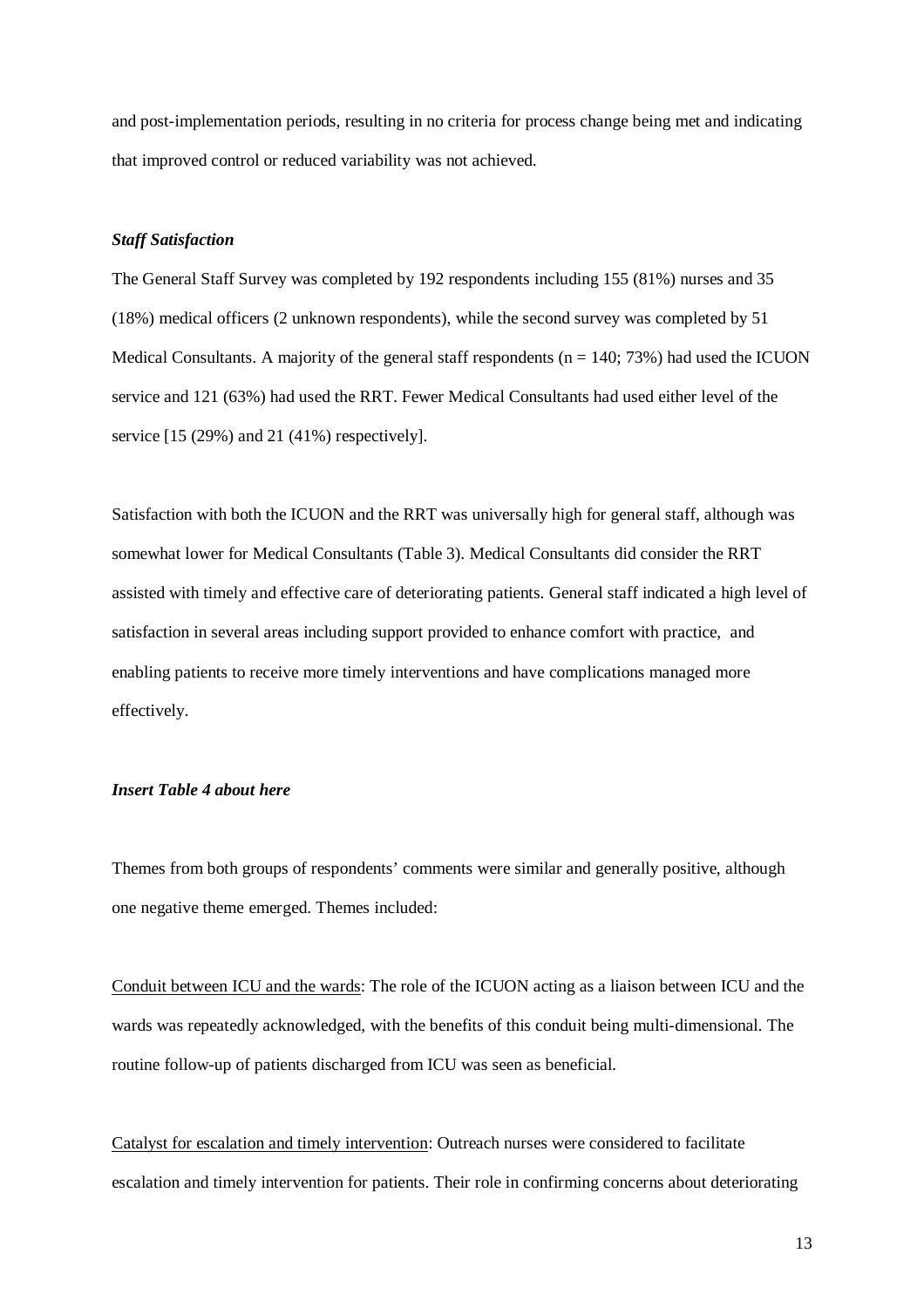patients and then accessing appropriate help was acknowledged by many respondents. The ability of the ICUON to activate timely response from other members of the health care team, particularly medical clinicians, was highlighted.

Careful vigilance: The role of the ICUON in monitoring and reviewing patients to prevent further deterioration was recognised by members of the health care team.

Practical assistance with skills and knowledge: The knowledge and ability to assist with new or infrequent skills was recognised, particularly related to the ICUON role. Assistance was not limited to clinical skills but included communication and patient advocacy.

Undermining the home team: Concern that the ICUON undermined the 'home' team, including staff confidence, was expressed. It was noted that members of the home team sometimes choose to 'abdicate' their responsibility for the patient, relying on the ICUON to review the patient.

Interpersonal characteristics of the ICU Outreach Nurses: Characteristics such as approachable, accessible, generous, friendly and knowledgeable were noted as being integral to the success of the ICUON service.

#### **DISCUSSION**

The objective of this study was to successfully implement a 2-tier RRS that integrated with current structures and processes, provided a mechanism for delivering urgent care to deteriorating patients and was met with satisfaction by the clinicians. This study is one of the first to examine implementation of a RRS from these multiple perspectives as recommended in the international consensus guidelines. $<sup>1</sup>$ </sup>

Patients were identified during the point prevalence assessment and chart review as meeting the MEC criteria but not receiving current treatment for the identified deterioration. More patients were

14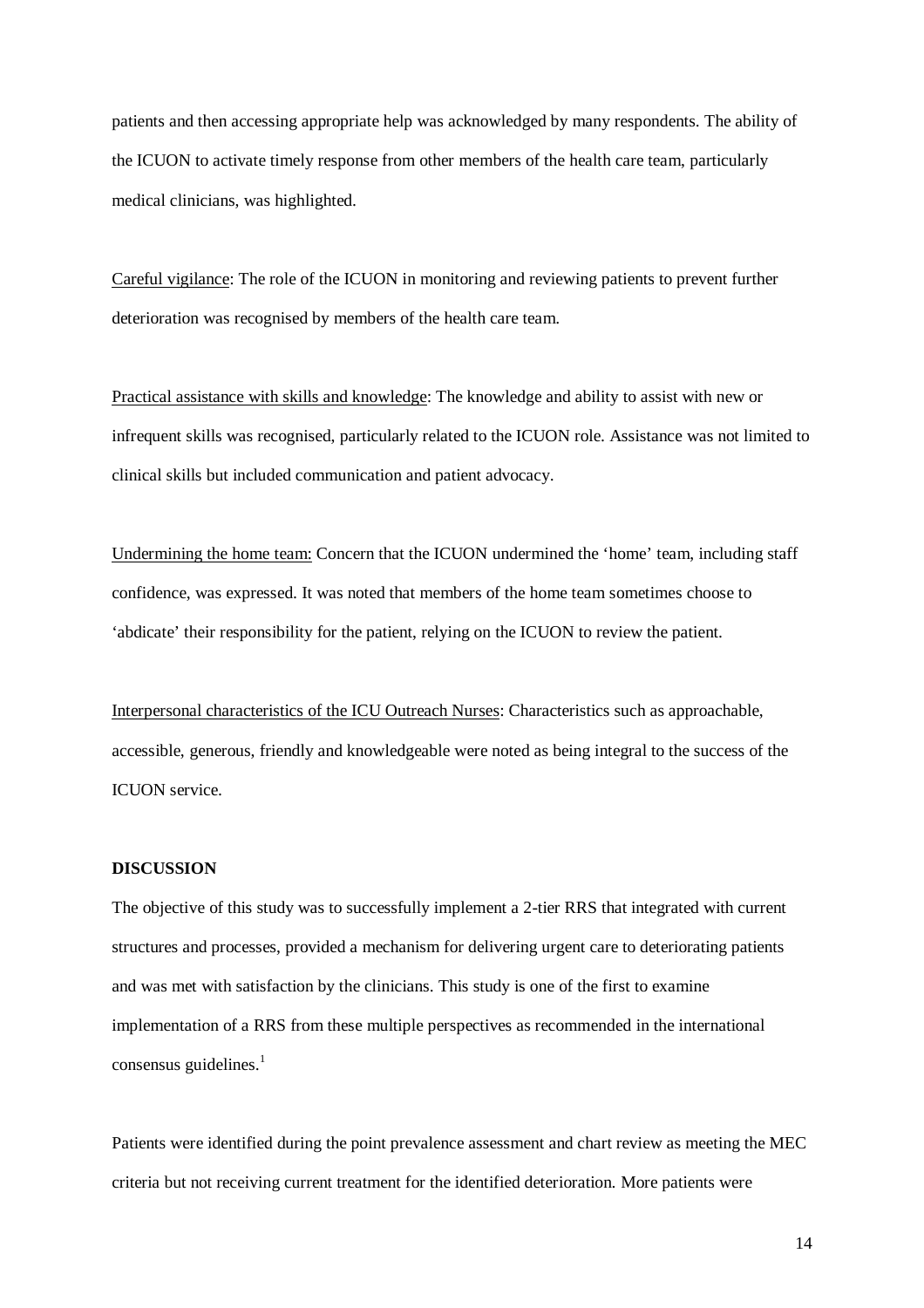identified on chart review than on point prevalence, however this is expected given the point prevalence assessment was at one point in time while the chart review covered 24 hours.

Activities undertaken to prepare for and support implementation of the 2-tier RRS were extensive and included aspects of preparation, policy and documentation and education. These structural changes, particularly revised policies, processes for activating help and knowledge of the systems available, were essential to facilitate effective implementation.

The 2-tier system was consistent with guidelines for a graded response to deteriorating patients<sup>7</sup> as well as strategies that address both the afferent and efferent limbs of a RRS.<sup>1</sup> Continued use of the MEC criteria addressed the principles of the afferent limb of a RRS while the ICUON and RRT provided a 2-tier graded response within the efferent limb of the RRS. Importantly, with the implementation of the 2-tier system in this setting there has not been emphatic separation of the criteria for activating either level of the RRS; instead there has been a liberal approach to encouraging staff to activate whichever level of response they felt most comfortable with. This approach may be beneficial in optimising timely response to deteriorating patients.<sup>12, 13</sup> A number of ward staff indicated they did not always feel confident to activate the RRT but were prepared to request ICUON assistance. This lack of confidence, or fear of activating higher levels of response, is consistent with previous reports 5, 15, 23, 24 and is often related to previous negative experiences with RRT members. The broad criterion of 'staff member worried' that has been included in the RRS activation criteria in this and many other hospitals is particularly helpful in enabling staff to call for assistance and bypass traditional hierarchies when necessary.<sup>14</sup>

Implementation of the 2-tier system resulted in a large number of requests for ICUON reviews, as well as an increased number of RRT calls. The precise reason for this is not known but possibly due to the increased education and support provided by the ICUON to encourage clinical ward staff to request assistance when required. The 2-tier RRS has operated 24/7, although with slightly different staffing arrangements overnight. The actual visits by the ICUON were spread relatively evenly

15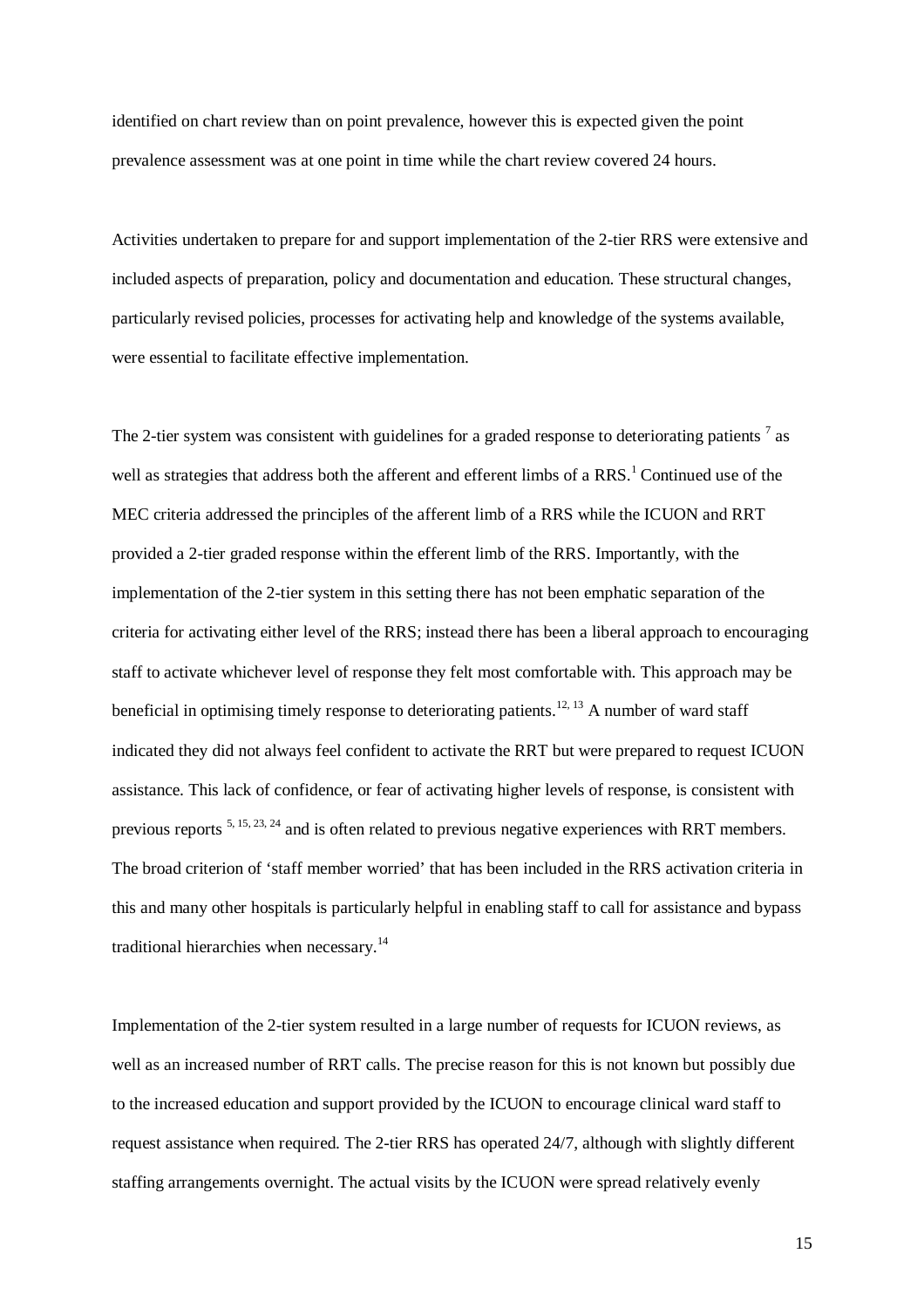throughout the day, night and weekend. It appears that the assumption that the service would be accessed less at night, with only an ICU nurse available 2301 – 0659 to provide the service as required, was not supported and a dedicated service was required 24/7; this has now been implemented consistent with recommendations in national guidelines.<sup>1, 7, 15</sup> Utilisation of the service has continued to increase since implementation consistent with patterns seen in many other Australian centres<sup>25</sup>

Importantly, the 2-tier RRS that has been implemented has met with generally high levels of clinician satisfaction. Characteristics that might contribute to this satisfaction include 24/7 access across the hospital<sup>1</sup> as well as the important core characteristics of the ICUON being approachable, knowledgeable and competent and achieving the desired outcome without causing disruption.<sup>26</sup>

Implementation of a 2-tier RRS in this setting resulted in a trend downwards in the number of cardiac arrests in wards. This is consistent with a systematic review of 18 studies that identified similar improvements.<sup>27</sup> The small increase in number of unplanned admissions to ICU was recognised as possibly due to better recognition and quicker response to deteriorating patients who require ICU care. Given both the ICUON and the RRT identify and intervene in the care of patients who deteriorate, some of these patients may be transferred to ICU for ongoing intervention. The association between rates of unplanned admissions to ICU and RRS has been variable, with both increases<sup>28</sup> and decreases reported.<sup>29, 30</sup> There may be a relationship between the two outcomes of cardiac arrest and unplanned admission to ICU, with patients who previously might have arrested in wards now being reviewed and transferred to ICU as an unplanned admission. Alternatively the trend downwards in the cardiac arrest numbers may be driven by improved planning and discussion leading to acute resuscitation plans, or 'do not resuscitate' orders, that are prompted by the ICUON when appropriate. Although the ICUON believe anecdotally that the frequency of these discussions is increasing, no quantitative data are available to confirm this belief. As identified from the Shewhart c charts (Figure 2), the monthly rates of both cardiac arrests and unplanned admissions to ICU are highly variable.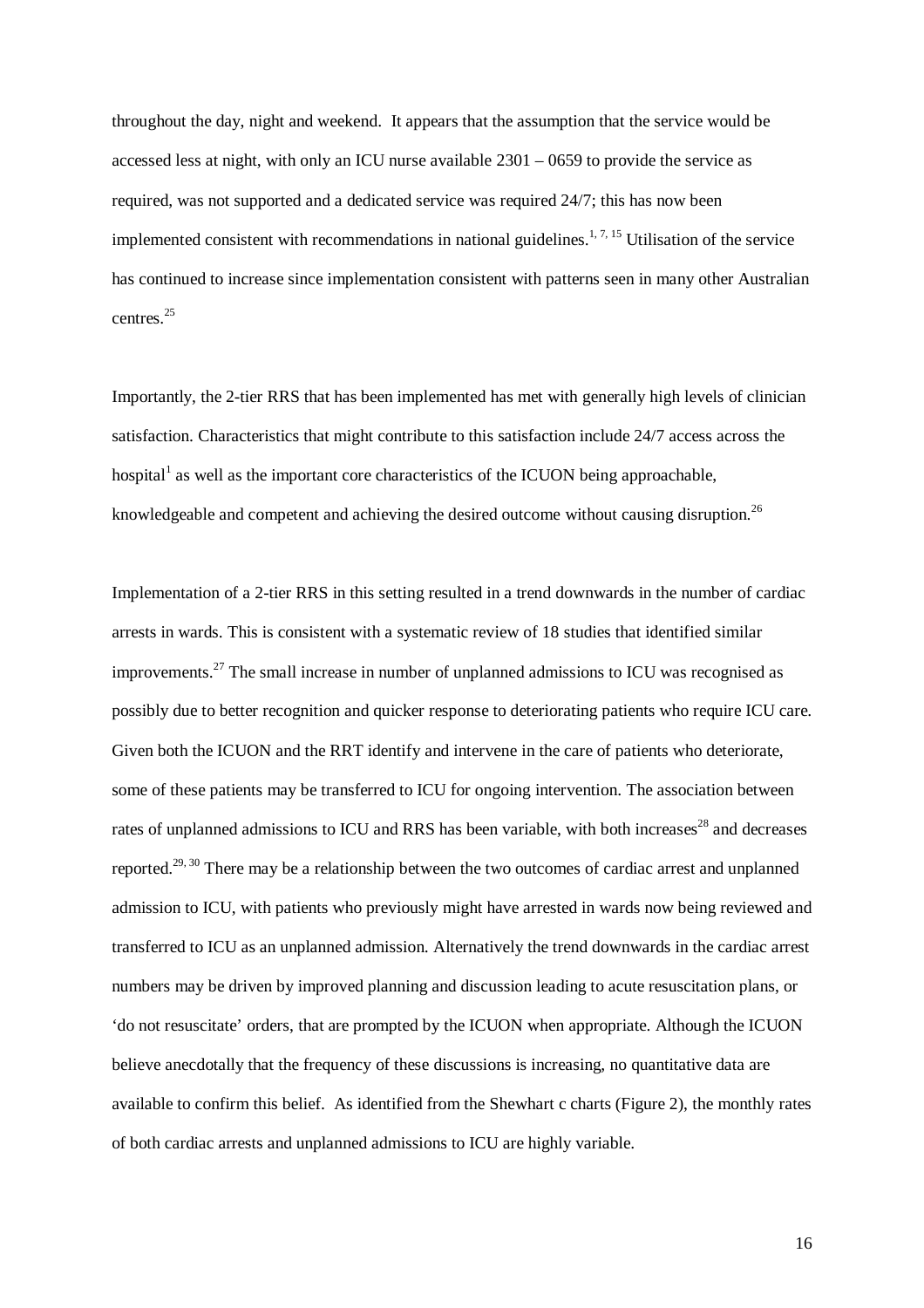Limitations of this study include that it has been conducted in a single centre, with the point prevalence assessment limited to a random selection of wards. The response rate from the survey was small and likely represented those who were either extremely satisfied or extremely dissatisfied with the system that was implemented. The ability to identify statistical differences was also limited by the small number of outcomes, particularly in regard to cardiac arrests.

Lessons have been learned from this study that should inform practice, education and research in the future. Adequate resourcing of the RRS is essential; continued demand for the service through the night has led to a dedicated ICUON being available 24/7. Work within the hospital has continued to explore structures and processes for assisting staff to recognise when to activate the RRS, for example additional educational forums including orientation programs, workshops and simulation sessions that focus on recognition and management of the deteriorating patient and ad hoc forums such as Grand Rounds and departmental meetings. Development of strategies to improve nurses' assessment skills and timely response to clinical deterioration continue to be required. Implementation of a colour coded observation chart, with clear indication of the appropriate level of response for abnormal observations of differing severity, is the most recent related structural change.<sup>31</sup> These changes all require appropriate evaluation to determine influence on processes and outcomes.

#### **CONCLUSION**

The newly implemented 2-tier RRS has been highly accessed by staff to assist with care of deteriorating patients in a tertiary hospital. Activity has been spread across all days of the week and time of day. The number of cardiac arrests has trended downwards with implementation of the 2-tier RRS. The RRS has generally been evaluated positively by stakeholders, with evidence that it is meeting local needs.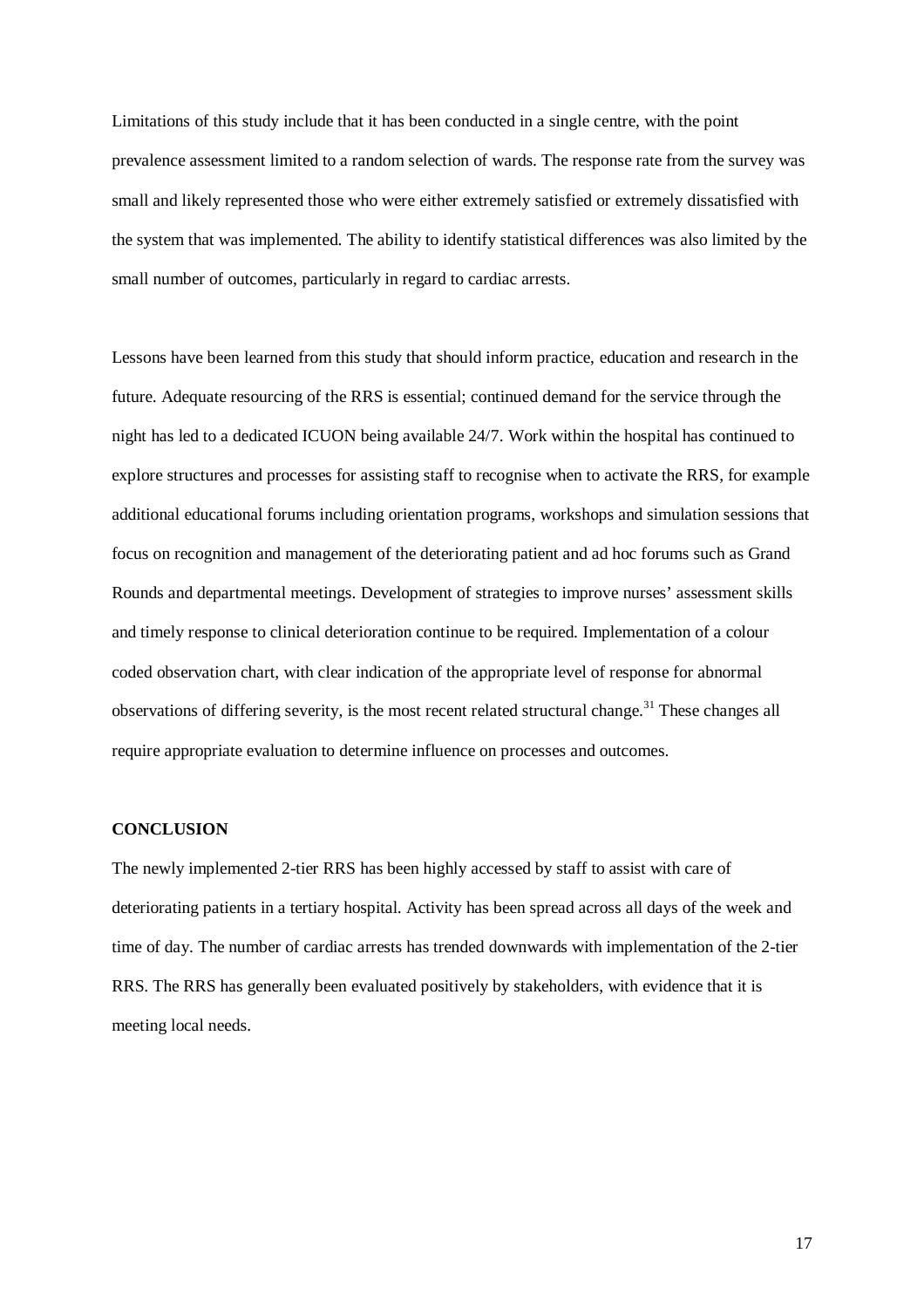#### **REFERENCES**

1. Devita MA, Bellomo R, Hillman K, Kellum J, Rotondi A, Teres D, et al. Findings of the first consensus conference on medical emergency teams. Crit Care Med2006 Sep;34(9):2463-78.

2. Massey D, Aitken LM, Chaboyer W. Literature review: do rapid response systems reduce the incidence of major adverse events in the deteriorating ward patient? J Clin Nurs2010 Dec;19(23- 24):3260-73.

3. Stenhouse C, Coates S, Tivey M, et al. Prospective evaluation of a modified Early Warning Score to aid earlier detection of patients developing critical illness on a surgical ward (abstract). Br J Anaesth2000;84:663P.

4. Hillman K, Chen J, Brown D. A clinical model for Health Services Research-the Medical Emergency Team. J Crit Care2003 Sep;18(3):195-9.

5. Endacott R, Eliott S, Chaboyer W. An integrative review and meta-synthesis of the scope and impact of intensive care liaison and outreach services. J Clin Nurs2009;18(23):3225-36.

6. DeVita MA, Smith GB, Adam SK, Adams-Pizarro I, Buist M, Bellomo R, et al. Identifying the hospitalised patient in crisis - a consensus conference on the afferent limb of rapid response systems. Resuscitation2010 Apr;81(4):375-82.

7. Australian Commission on Safety and Quality in Health Care (ACSQHC). National Consensus Statement: essential elements for recognising and responding to clinical deterioration2010: Available from: http://www.safetyandquality.gov.au/internet/safety/publishing.nsf/Content/compubs\_RRCD\_consensusstatement.

8. National Institute of Health and Clinical Excellence. Acutely ill patients in hospital: recognition of and response to acute illness in adults in hospital (NICE Clinical Guideline 50)2007: Available from: http://www.nice.org.uk/nicemedia/live/11810/35950/35950.pdf.

9. The ANZICS-CORE MET dose Investigators. Rapid Response Team composition, resourcing and calling criteria in Australia. Resuscitation2012;83(5):563-7.

10. Ludikhuize J, Hamming A, de Jonge E, Fikkers BG. Rapid response systems in The Netherlands. Jt Comm J Qual Patient Saf2011 Mar;37(3):138-44.

11. Wood KA, Ranji SR, Ide B, Dracup K. Rapid response systems in adult academic medical centers. Jt Comm J Qual Patient Saf2009 Sep;35(9):475-82.

12. Amaral AC, Wunsch H. Rapid response teams: a diagnostic dilemma. BMJ Qual Saf2011 Nov 18.

13. Akhtar N, Field RA, Greenwood L, Davies RP, Woolley S, Cooke MW, et al. Quality of inhospital cardiac arrest calls: a prospective observational study. BMJ Qual Saf2012 Mar;21(3):184-90. 14. Jones DA, Dunbar NJ, Bellomo R. Clinical deterioration in hospital inpatients: the need for

another paradigm shift. Med J Aust2012 Feb 6;196:97-100.

15. Jones DA, DeVita MA, Bellomo R. Rapid-response teams. N Engl J Med2011 Jul 14;365(2):139-46.

16. Shearer B, Marshall S, Buist MD, Finnigan M, Kitto S, Hore T, et al. What stops hospital clinical staff from following protocols? An analysis of the incidence and factors behind the failure of bedside clinical staff to activate the rapid response system in a multi-campus Australian metropolitan healthcare service. BMJ Qual Saf $2012$  Jul; $21(7)$ :569-75.

17. Massey D, Chaboyer W, Aitken L. Nurses' perceptions of accessing a Medical Emergency Team: a qualitative study. Aust Crit Care2014 Aug;27(3):133-8.

18. Donabedian A. The quality of care. How can it be assessed? JAMA1988 Sep 23- 30;260(12):1743-8.

19. Metcalf R, Scott S, Ridgway M, Gibson D. Rapid response team approach to staff satisfaction. Orthop Nurs2008 Sep-Oct;27(5):266-71.

20. Richardson A, Burnard B, Colley H, Coulter C. Ward nurses' evaluation of critical care outreach. Nurs Crit Care2004 2004;9(1):28-33.

21. Valentine J, Skirton H. Critical care outreach--a meaningful evaluation. Nurs Crit Care2006 Nov-Dec;11(6):288-96.

22. Benneyan JC. Statistical quality control methods in infection control and hospital epidemiology, Part II: Chart use, statistical properties, and research issues. Infect Control Hosp Epidemiol1998 Apr;19(4):265-83.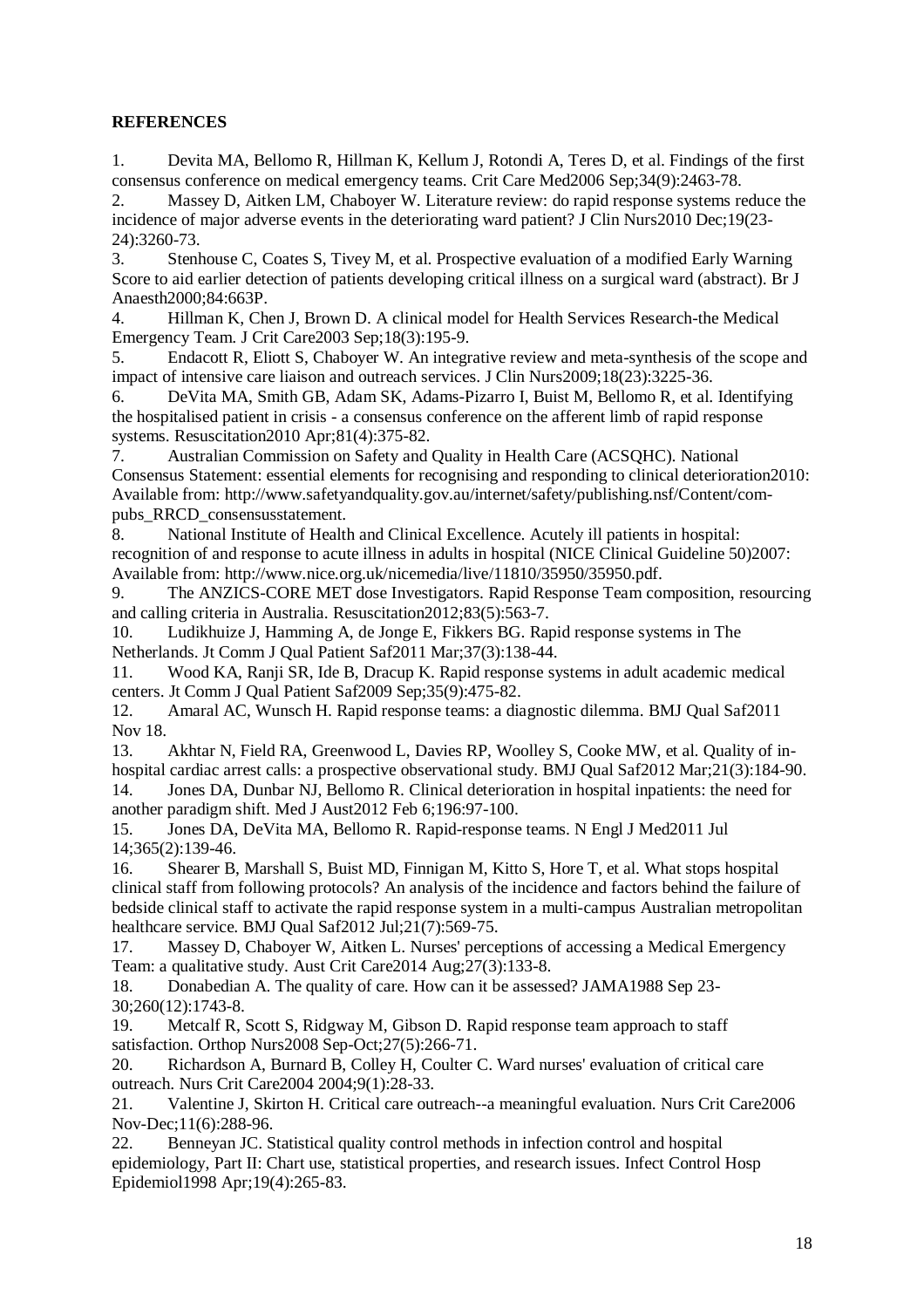23. Robb G, Seddon M. A multi-faceted approach to the physiologically unstable patient. Qual Saf Health Care2010 Oct;19(5):e47.

24. Blot S, Afonso E, Labeau S. Insights and advances in multidisciplinary critical care: a review of recent research. Am J Crit Care2014 Jan;23(1):70-80.

25. ANZICS-CORE MET dose investigators. Mortality of rapid response team patients in Australia: a multicentre study. Crit Care Resusc2013 Dec;15(4):273-8.

26. Astroth KS, Woith WM, Stapleton SJ, Degitz RJ, Jenkins SH. Qualitative exploration of nurses' decisions to activate rapid response teams. J Clin Nurs2013 Oct;22(19-20):2876-82.

27. Chan PS, Jain R, Nallmothu BK, Berg RA, Sasson C. Rapid Response Teams: A Systematic Review and Meta-analysis. Arch Intern Med2010 Jan 11;170(1):18-26.

28. Buist MD, Moore GE, Bernard SA, Waxman BP, Anderson JN, Nguyen TV. Effects of a medical emergency team on reduction of incidence of and mortality from unexpected cardiac arrests in a hospital: a preliminary study. Br Med J2002;324:387-90.

29. Bristow PJ, Hillman KM, Chey T, et al. Rates of in-hospital arrests, deaths and critical care admissions: the effect of the medical emergency team. Med J Aust2000;173:236-50.

30. Dacey MJ, Mirza ER, Wilcox V, Doherty M, Mello J, Boyer A, et al. The effect of a rapid response team on major clinical outcome measures in a community hospital. Crit Care Med2007 Sep: 35(9): 2076-82.

31. Preece MH, Hill A, Horswill MS, Karamatic R, Watson MO. Designing observation charts to optimize the detection of patient deterioriation: reliance on the subjective preferences of healthcare professionals is not enough. Aust Crit Care2012 Nov;25(4):238-52.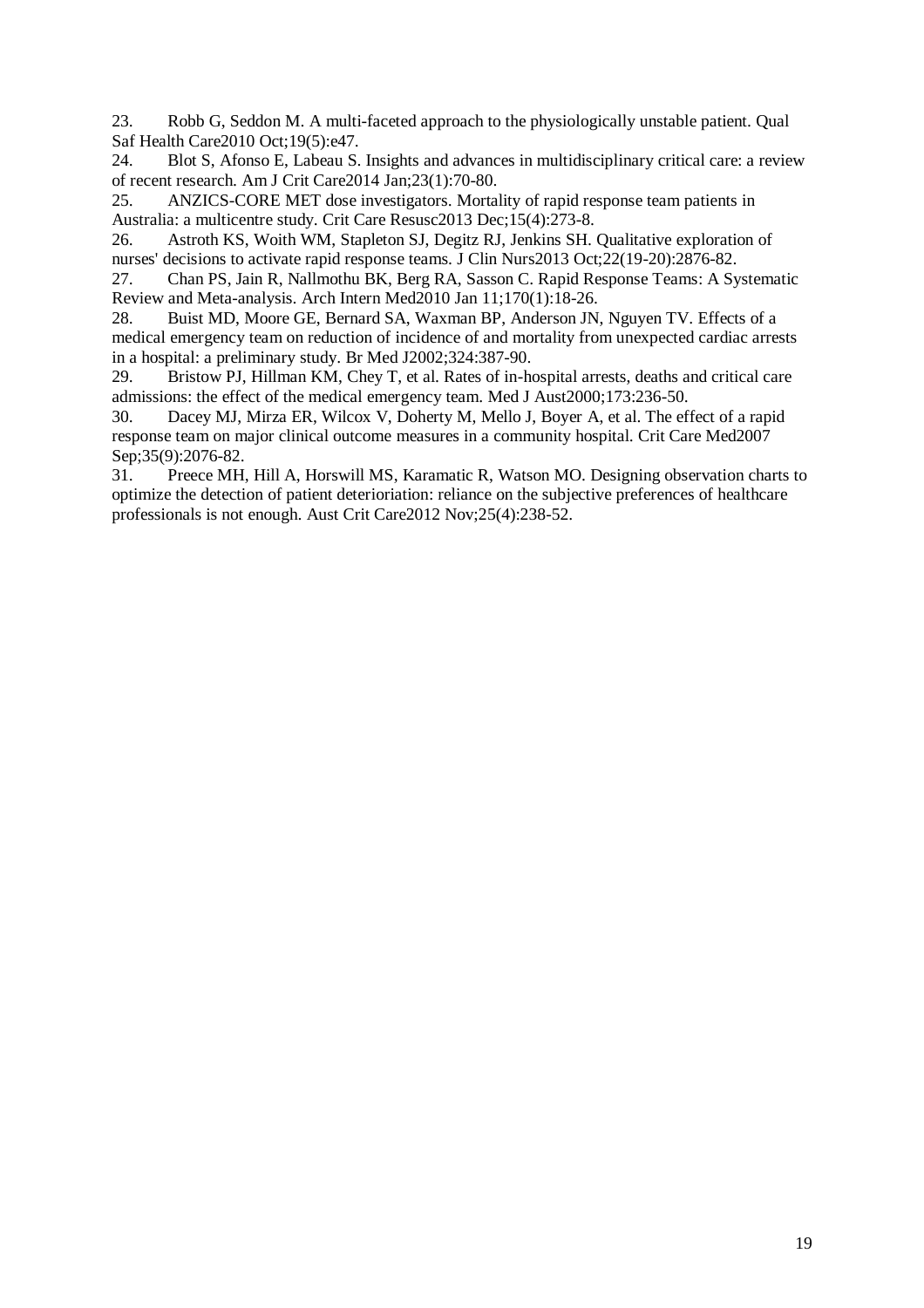| <b>Activity</b>                             | <b>Pre-Implementation</b> |                | <b>Post-implementation</b> |                |
|---------------------------------------------|---------------------------|----------------|----------------------------|----------------|
|                                             | $(12$ months)             |                | $(12$ months)              |                |
|                                             | n (total)                 | <b>Monthly</b> | n (total)                  | <b>Monthly</b> |
|                                             |                           | average        |                            | average        |
| (excluding arrest calls)<br>RRT calls       | 498                       | 42             | 1091                       | 91             |
| (classed as MEC prior to change)            |                           |                |                            |                |
| Cardiac arrest / RRT calls <sup>#</sup>     | 86                        | 7              | 75                         | 6              |
| <b>ICU Outreach Nurse reviews</b>           | N/A                       | N/A            | 5179                       | 432            |
| <b>Total visits by ICU Outreach Service</b> | N/A                       | N/A            | 6345                       | 529            |
| Number of patients reviewed by ICU          |                           |                |                            |                |
| <b>Outreach Service</b>                     |                           |                | 2030                       | 169            |

#### **Table 1: ICU Outreach and RRT Activity throughout PAH**

Note: all calls to review a patient because 'staff were worried about a patient' were included in the MEC calls prior to the change, however these calls may be included in either the RRT calls or the ICU Outreach Nurse patient reviews after the implementation of the changed Service.

# Arrests that occur in ICU and ED are excluded from these data

N/A – not applicable; RRT – Rapid Response Team; MEC – Medical emergency calls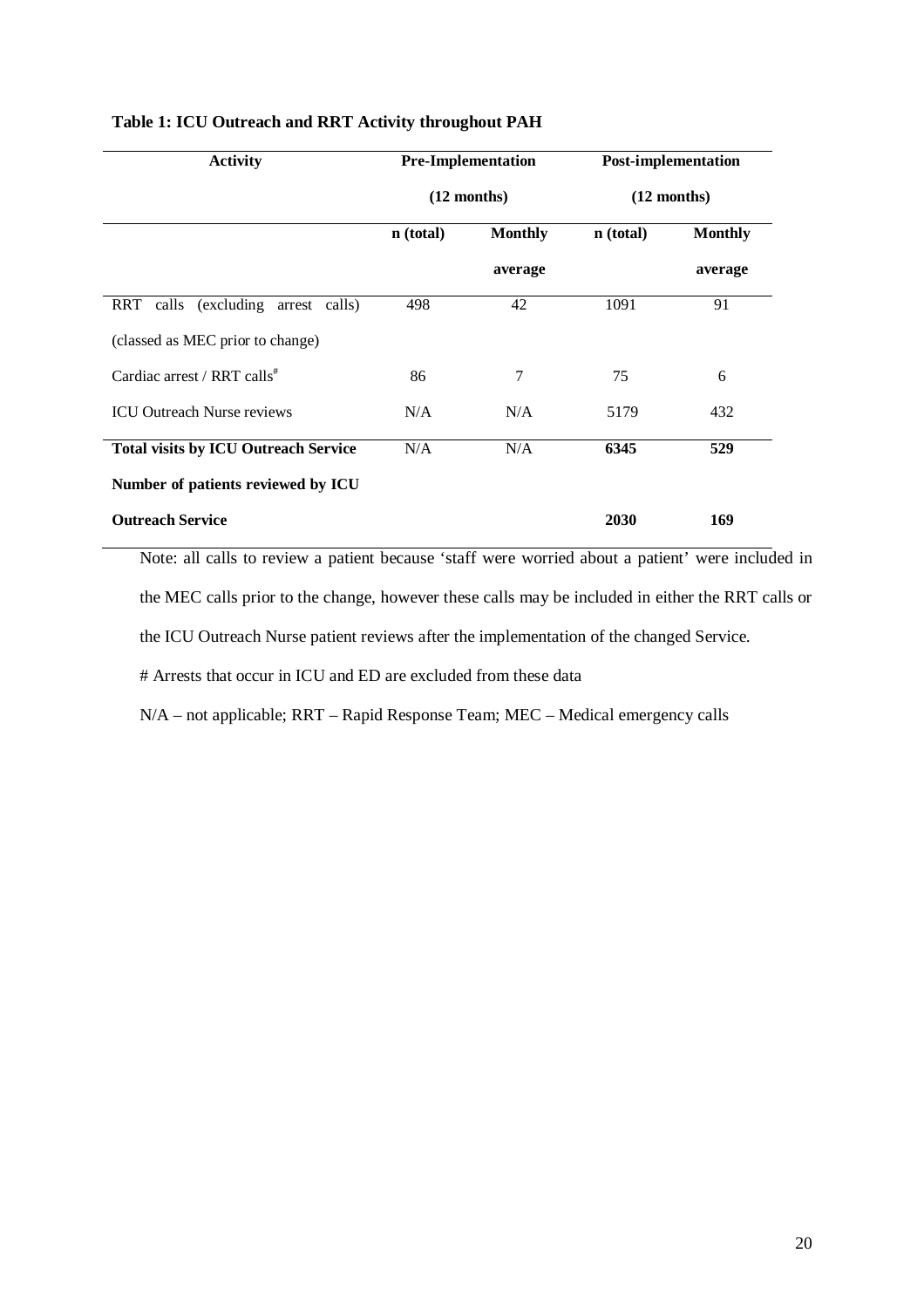| <b>Criteria</b>                            | Post-implementation<br>Pre-implementation |                  |  |
|--------------------------------------------|-------------------------------------------|------------------|--|
|                                            | $n = 237$                                 | $n = 232$        |  |
|                                            | <b>Frequency</b>                          | <b>Frequency</b> |  |
| Staff worried about patient                | $\overline{31}$                           | $\overline{3}$   |  |
| Fall in systolic BP <90 mmHg               | 15                                        | 6                |  |
| SpO2 <90%                                  | 7                                         | 4                |  |
| Significant blood loss                     | 4                                         |                  |  |
| Respiration rate $< 8$ or $> 36$ /minute   | 3                                         | 1                |  |
| Pulse <40 or >140 / minute                 | $\mathbf{1}$                              |                  |  |
| Threatened airway                          | $\mathbf{1}$                              | 2                |  |
| Fall in $GCS > 2$ points                   | 1                                         | $\overline{2}$   |  |
| Repeated or prolonged seizures             | 1                                         |                  |  |
| <b>TOTAL</b> criteria met                  | 64                                        | 18               |  |
| No. of pts meeting 1 criterion             | 37                                        | 11               |  |
| No. of patients meeting 2 criteria         | 6                                         | 3                |  |
| No. of patients meeting $\geq$ 3 criteria  | 5                                         |                  |  |
| Total no. of patients meeting any criteria | 48 (20%)                                  | 14(6%)           |  |

**Table 2: MEC criteria met on chart review of 24 hours of care prior to and post implementation of a 2-tier RRS** 

 $\overline{\text{MEC}}$  – medical emergency call; RRS – rapid response system; SpO<sub>2</sub> – pulse oximeter oxygen saturation; BP – blood pressure; GCS – Glasgow Coma Score; No. – number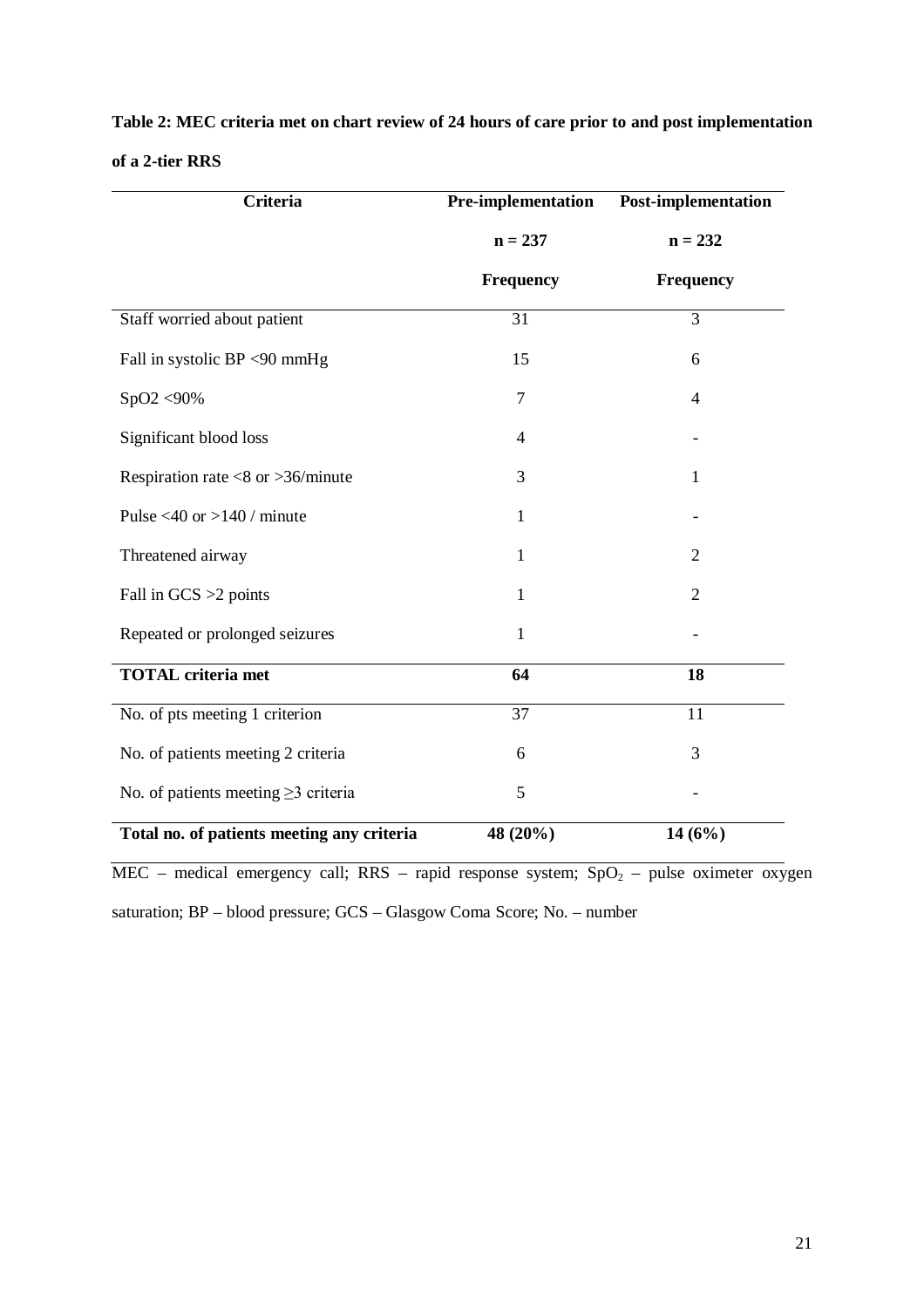### **Table 3: Staff Satisfaction**

| <b>Item</b> (possible response $1 =$ strongly disagree $-5 =$ strongly agree) | <b>Median (IQR)</b> |
|-------------------------------------------------------------------------------|---------------------|
| <b>General Staff Survey</b>                                                   |                     |
| <b>ICU Outreach Nurse</b>                                                     |                     |
| a) Having access to the ICU Outreach Nurses enhances my comfort with my       | $4(4-5)$            |
| practice                                                                      |                     |
| b) I have learned new skills and assessments from the ICU Outreach Nurses     | $4(3-5)$            |
| c) The ICU Outreach Nurse has assisted my patients to receive more timely     | $4(4-5)$            |
| interventions                                                                 |                     |
| d) The ICU Outreach Nurse helps me manage patient complications more          | $4(4-5)$            |
| effectively                                                                   |                     |
| e) Having access to the ICU Outreach Nurses assists me to remain satisfied    |                     |
| and working at PAH                                                            | $4(3-5)$            |
| f) The ICU Outreach Nurses are approachable                                   | $5(4-5)$            |
| g) The ICU Outreach Nurses have caused disruption to the plan of care of the  |                     |
| deteriorating patient                                                         | $2(1 - 2)$          |
| h) I have received sufficient information about the ICU Outreach Nurse to be  |                     |
| able to use them effectively                                                  | $4(4-5)$            |
| <b>Rapid Response Team</b>                                                    |                     |
| a) Having access to the RRT enhances my comfort with my practice              | $4(4-5)$            |
| b) I have learned new skills and assessments from the RRT                     | $4(3-5)$            |
| c) The RRT has assisted my patients to receive more timely interventions      | $5(4-5)$            |
| d) The RRT helps me manage patient complications more effectively             | $4(4-5)$            |
| e) Having access to the RRT assists me to remain satisfied and working at     | $4(3-5)$            |
| <b>PAH</b>                                                                    |                     |
| f) The members of the RRT are approachable                                    | $4(4-5)$            |
| g) The RRT has caused fragmentation of care of the deteriorating patient      | $2(1-2)$            |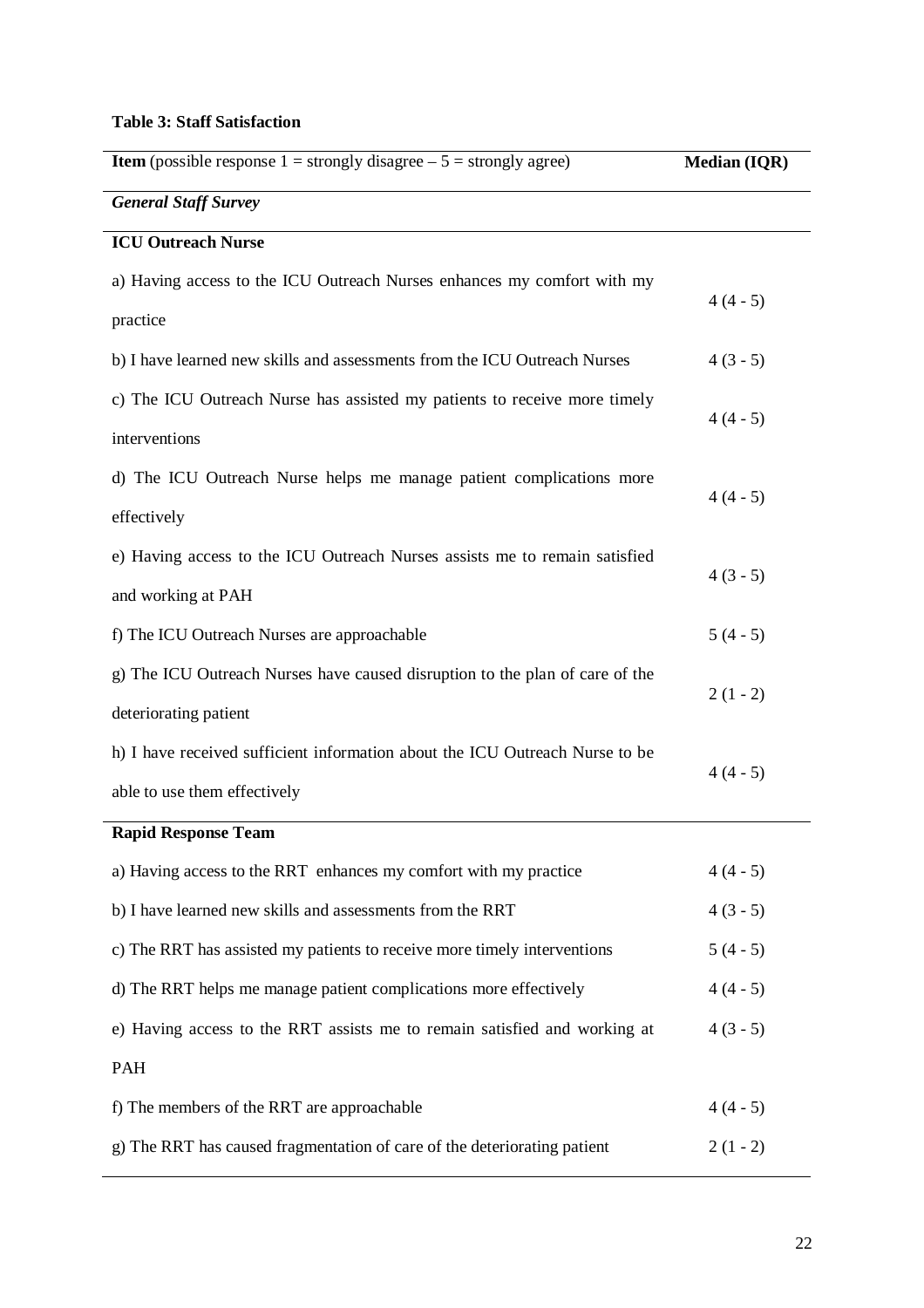| h) When the RRT has attended my patient there has been appropriate           | $4(4-5)$ |
|------------------------------------------------------------------------------|----------|
| communication with me / my team                                              |          |
| i) I have received sufficient information about the RRT to be able to use it | $4(4-5)$ |
| effectively                                                                  |          |
| <b>Medical Consultant Survey</b>                                             |          |
| <b>ICU Outreach Nurse</b>                                                    |          |
| a) The ICU Outreach Nurse has assisted my patients to receive more timely    | $3(3-4)$ |
| interventions                                                                |          |
| b) The ICU Outreach Nurse helps me /my team to manage patient                | $3(3-4)$ |
| complications more effectively                                               |          |
| c) The ICU Outreach Nurses have caused fragmentation of care of the          | $3(2-4)$ |
| deteriorating patient                                                        |          |
| <b>Rapid Response Team</b>                                                   |          |
| a) The RRT has assisted my patients to receive more timely interventions     | $4(3-4)$ |
| b) The RRT helps me / my team to manage patient complications more           | $4(3-5)$ |
| effectively                                                                  |          |
| c) The RRT has caused fragmentation of care of the deteriorating patient     | $2(2-3)$ |
| d) When the RRT has treated my patient there has been appropriate            | $4(4-4)$ |
| communication with me/my team                                                |          |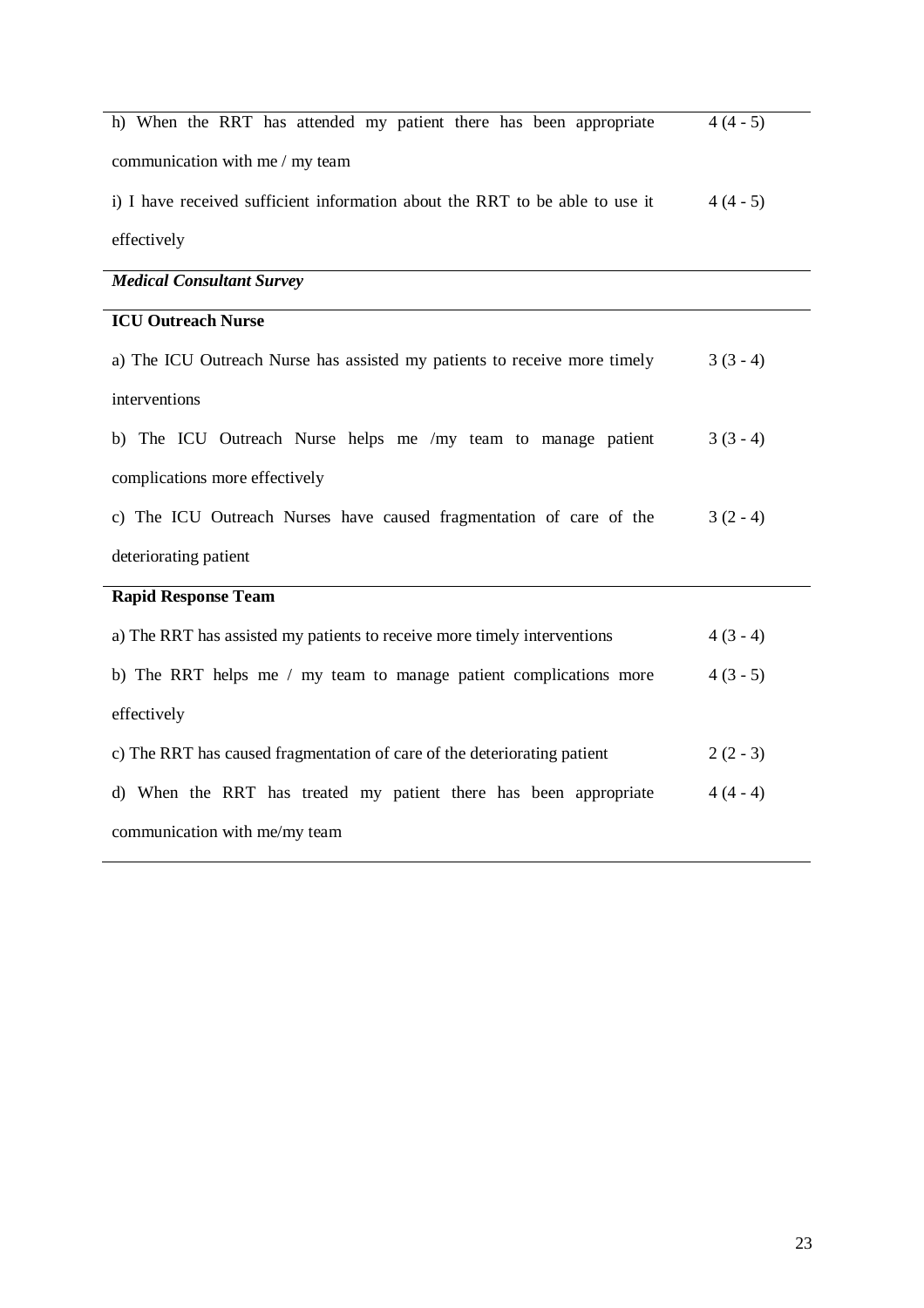

**Figure 1: Shewhart c chart of monthly number of outreach reviews and RRT calls**